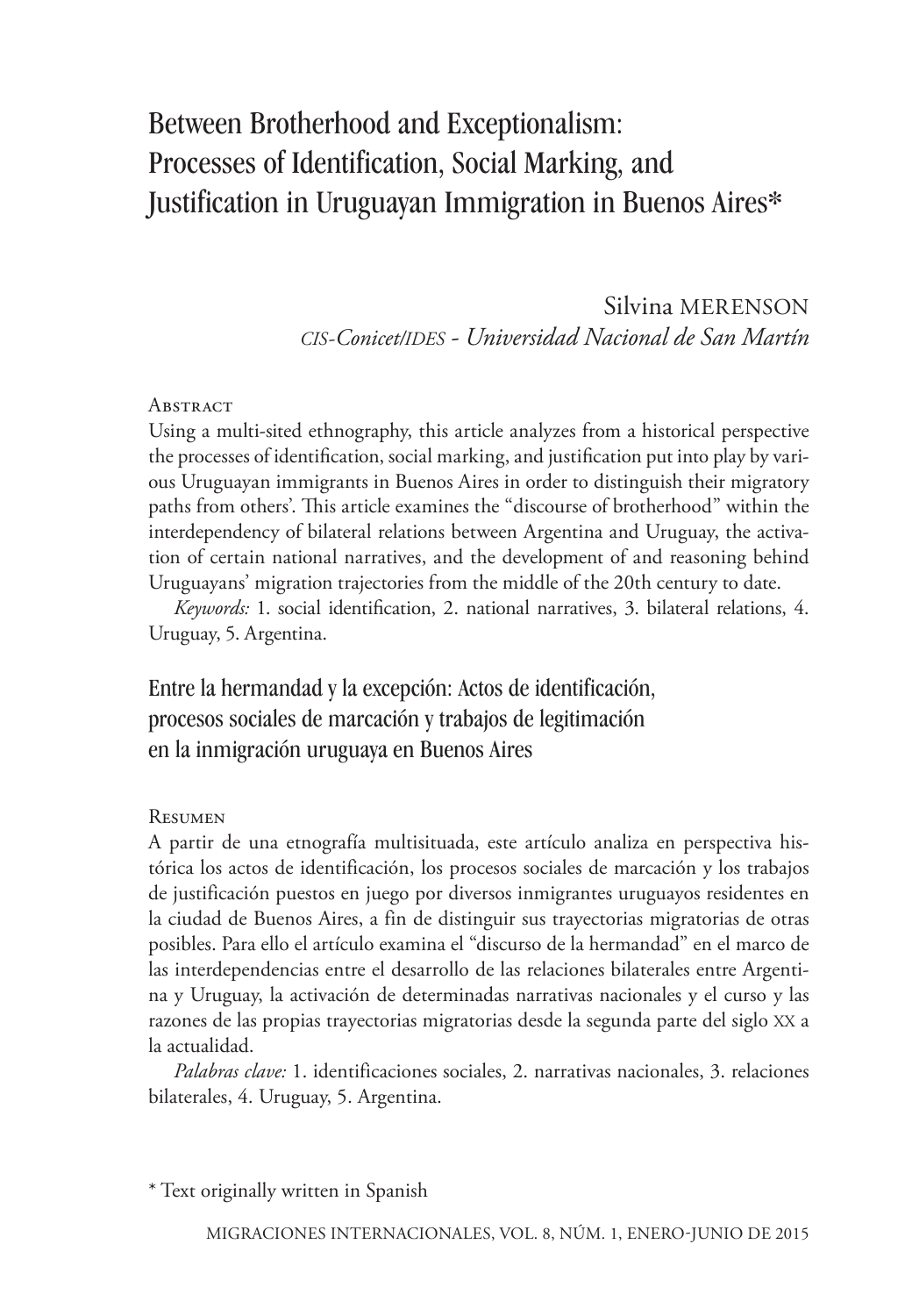Uruguay has one of the highest rates of migration in Latin America: Currently, almost 15 percent of its citizens live outside the country. After Montevideo, Buenos Aires is the city most densely populated by Uruguayans, inside or outside Uruguay. Nevertheless, there has been little research until now about this grouping in Argentina. In line with statistical data and the contribution of the sizable number of foreign residents in the country in recent decades (Bologna, 2010), migration from other neighboring countries—Paraguay, Bolivia, and Chile—has received greater attention, particularly when it comes to registering, explaining, and reporting the multiple forms of xenophobia and discrimination these groups suffer daily in widely diverging areas of social interaction (Benencia and Karasik, 1995; Caggiano, 2005; Grimson, 1999; Gavazzo, 2011; Cerruti and Parrado, 2006; Vargas, 2005; Trpin, 2004; Halpern, 2009; Pizarro, 2009, among others).

This stigmatized construction of the "border-country immigrant" was explained in various ways: as confirmation of the existence of the "Achilles heel of 'the melting pot'" (Devoto, 2004) that, based on overseas European immigration, characterized the process of construction of the nation-state and its "desirable migratory flows" (Domenech, 2005) as the emergence of successive processes of exclusion activated by hegemonic groups that conceptualize these immigrants as "a political threat to national identity" (Betrisey Nadali, 2007) or as part of the passage from "a situation of making 'diversity' invisible to increasingly making the difference hyper-visible" (Grimson, 2006), particularly in the decade of the 1990s. In any case, what the literature has cited to date is that Uruguayan immigration, although it is "border-country immigration" in strictly territorial terms, breaks away from that categorization into the moral, intellectual, racial, ethnic, or class valuations brought to bear upon it through the hegemonic discourse propagated by the state, the mass media, artistic expression, and the groups in power.

The few studies about Uruguayan immigration in Argentina emphasize this specificity and agree in signaling that, from its origins toward the end of the 19th century, this immigration was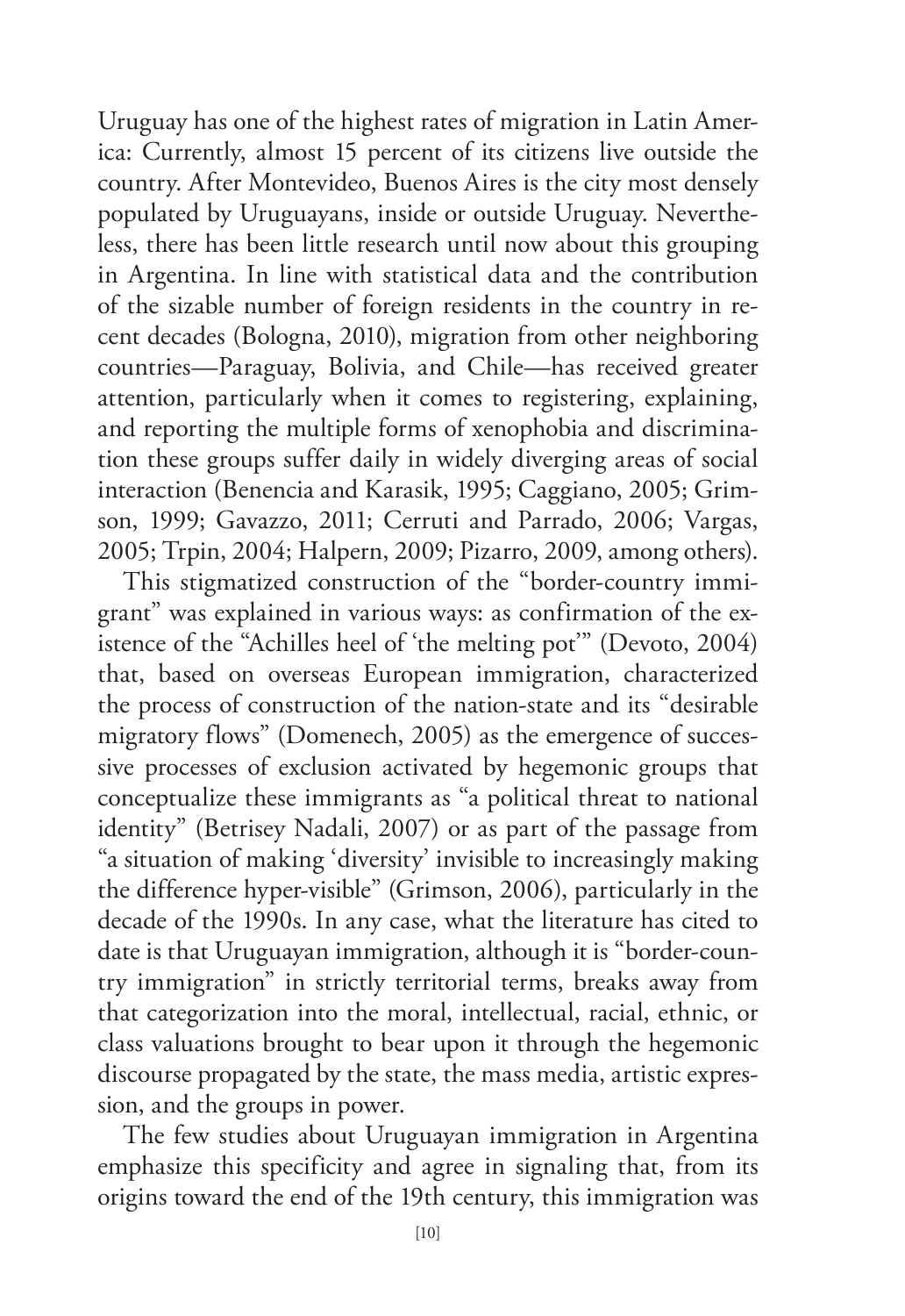incorporated into the "host society" in a particular way—and like no other migratory group—by virtue of its urban origin, its "educational levels and occupational insertion similar to those of the average Argentinian" (Benencia, 2007:588). Having access to public services, employment opportunities, and close contact with their country of origin also were among the factors facilitating their permanence and legal status in the country. Thus, "sociocultural similarity" (Recalde, 2002) or "de facto integration" (Bertoncello, 2001) based on the permanent interaction between Uruguay's and Argentina's populations would be among the characteristics that define the distinctiveness of this group.

In native terms, the above mentioned considerations are synthesized and justified by recurrent and insistent references to the "Río de la Plata brotherhood." Although we will not be able to delve into the extensive history of this expression, which goes back to the 18th century and the creation of the Viceroyalty of the Río de la Plata, we can say that it has to do with a native category that has identifying power based on a long list of shared, distinctive characteristics. This takes into account the territorial proximity between Buenos Aires and Montevideo, the similarities in their customs, tastes, and cultural interests, that they speak Spanish in the same manner, and a stereotyped, phenotypic similarity related to "the mainly white" characteristic of the inhabitants of both banks of the Río de la Plata. These, among other characteristics, allow Uruguayans of both sexes in Buenos Aires to affirm that, unlike others, they "pass by unnoticed," "blend in," or "are camouflaged" easily among the native population.

Nevertheless, to interpret the references to the "Río de la Plata brotherhood" and the just-mentioned findings as part of a developing identification strategy—among other things—to elude the stigma that falls on the "border-country immigrant" does not exclude what in fact is the product of much more complex historical and social process. We hold that such processes of identification are possible to the extent that they adjust to certain social markings that, if they widely transcend the group in question, still turn out to be crucial to understanding it. In the case in question,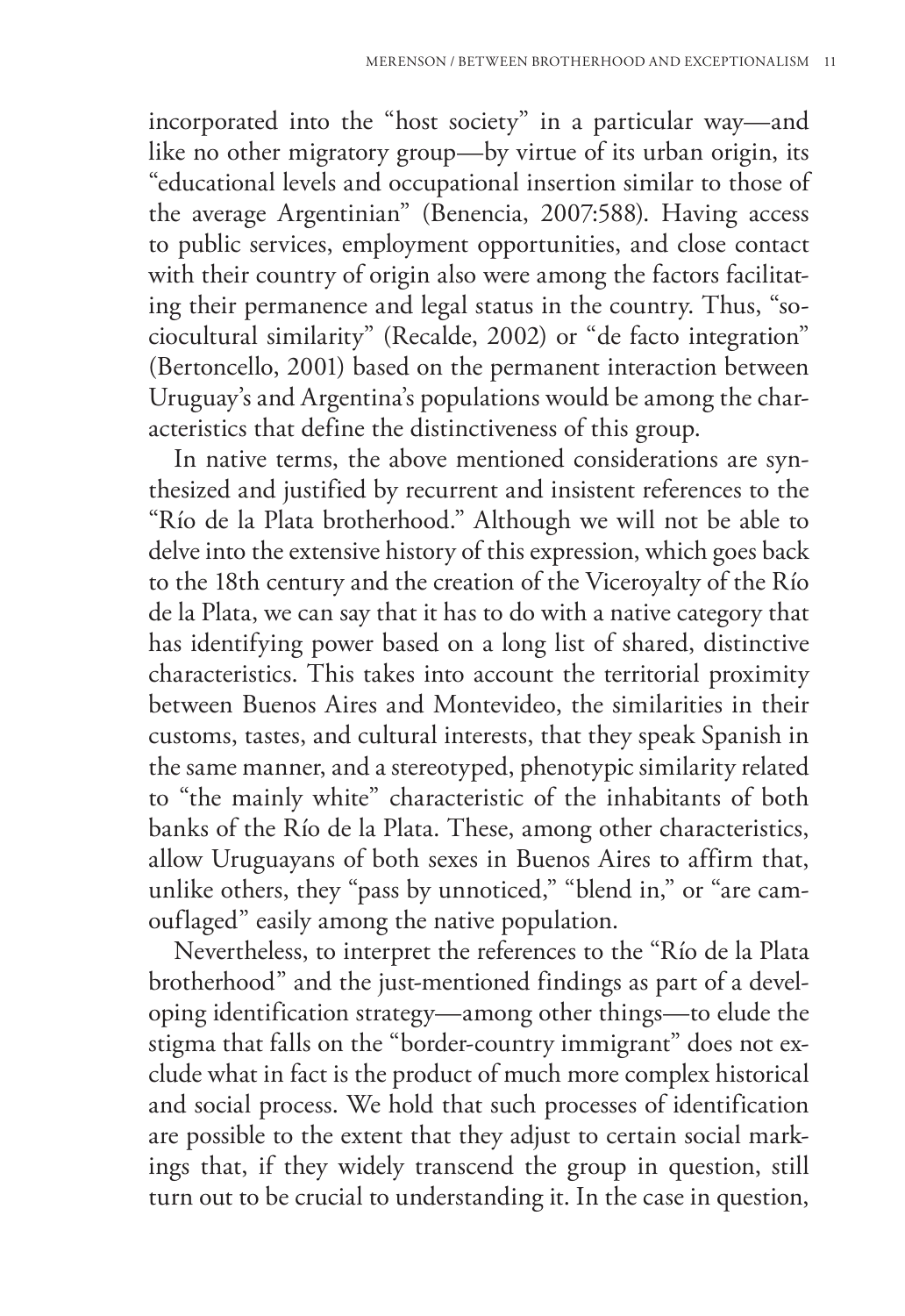these markings appear as the result of the interdependence between *1)* the interpretive framework provided by a bilateral relationship that has experienced moments of extreme tension, *2)* the activation of certain national narratives, and *3)* the course of and the reasoning behind the personal trajectories of those making up various generations of migrants.

The article that follows approaches the processes of identification, social marking, and justification that Uruguayans of both sexes who arrived in Buenos Aires—in different historical circumstances and for different reasons, belonging to different generations and social classes—as supporting the distinctions we have been pointing out. To do so, the text that follows is structured in five sections. The first and second synthesize, respectively, the main conceptual and historical references on which we based the analysis of the empirical data presented in sections three and four. In the fifth section, we propose some keys for understanding the bonds between the discourse of brotherhood, the methods of marking and justifying distinctions, and the previously mentioned interdependencies.

The empirical material, as well as the secondary and primary sources on which this article is based, are the product of an investigation that began in 2010. This investigation seeks to combine anthropological field work and the historical reconstruction of the migratory context for the Uruguayan grouping in Buenos Aires. First, the multi-sited ethnographic approach (Marcus, 1995) addresses the interaction of Uruguayan men and women residing in the city from the end of the 1940s to the present, with diverse sociodemographic insertions and adherence to different generations and political affiliations. Thirty-four in-depth interviews took place. Various public and semi-public gatherings, such as political party events, electoral campaigns, commemorations of national events, cultural events, family celebrations, etc., were attended. Attendance at these collective gatherings using the technique of observer-participant, as well as interviews, was complemented and contextualized with a chronology of "critical events" (Das, 1997) that took place in the bilateral relationship; the chronology was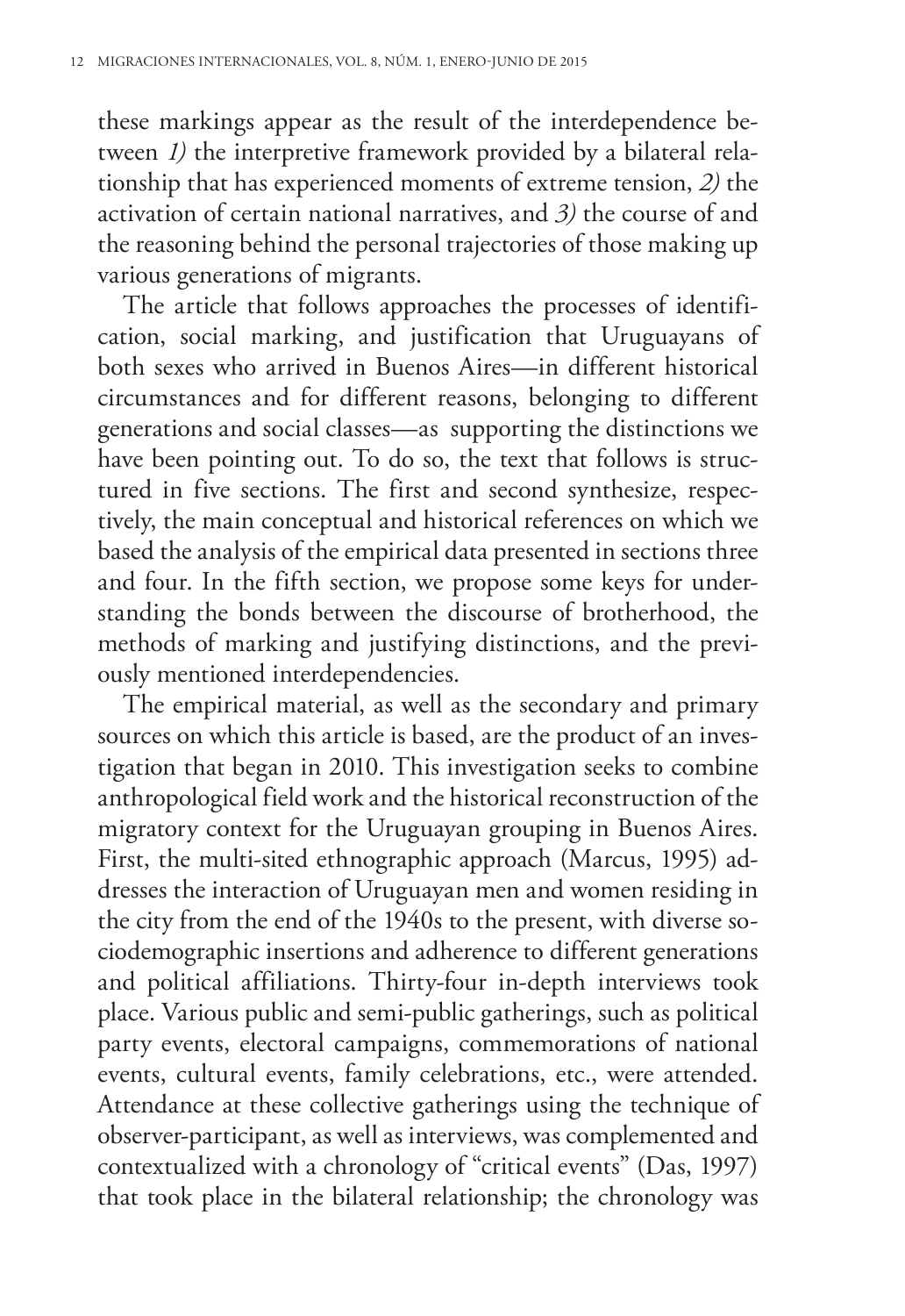put together with information obtained in the historical archives of the chancelleries of Argentina and Uruguay.

# *Theoretical and Conceptual Approaches*

At the beginning of the 1980s, various investigations analyzing the borders of the Southern Cone have shown the enormous expressive power that "the discourse of brotherhood" (Grimson, 2003) has on its inhabitants. Like a synonym of a "shared culture," this discourse emphasizes the absence of conflicts, as well as the existence of a total "integration from below," of timeless character, that would circumvent state practices and policies that lead in the opposite direction (Grimson, 2011). Nevertheless, as we have indicated on other occasions, the homogenizing objective of the essentialization involved in the "brotherhood" is not free of fissures that seem to work as a limit, when locating the symbolic border inside each nation-state, in relation to other sectors of the population or social actors (Merenson, 2007).

In the case in point, a special feature of the "Río de la Plata brotherhood" is that, at least in Argentina, it extends to the inhabitants of the Río de la Plata border zone. When one thinks about criteria tied to development such as hierarchy and inequality, the tight bond between Argentina and Uruguay brings to mind the historical, social, and cultural proximity of countries in Europe, in contrast with other countries of Latin America considered to be poorer and more backward (Merenson, 2004). To put it another way: When the objective is to be differentiated from other countries in the region, references to the "Río de la Plata brotherhood" diminish the physical and structural distance between Argentina and Uruguay to give it a crucial characteristic in the configuration of otherness: that "'the other' never is outside of or beyond us; [rather] it arises with force within the cultural discourse, when we think we are speaking in a more intimate and natural manner, 'between ourselves'" (Bhabha, 2010:16).

From the contributions of symbolic interactionism we at least know that the categories of (self) affiliation and the process of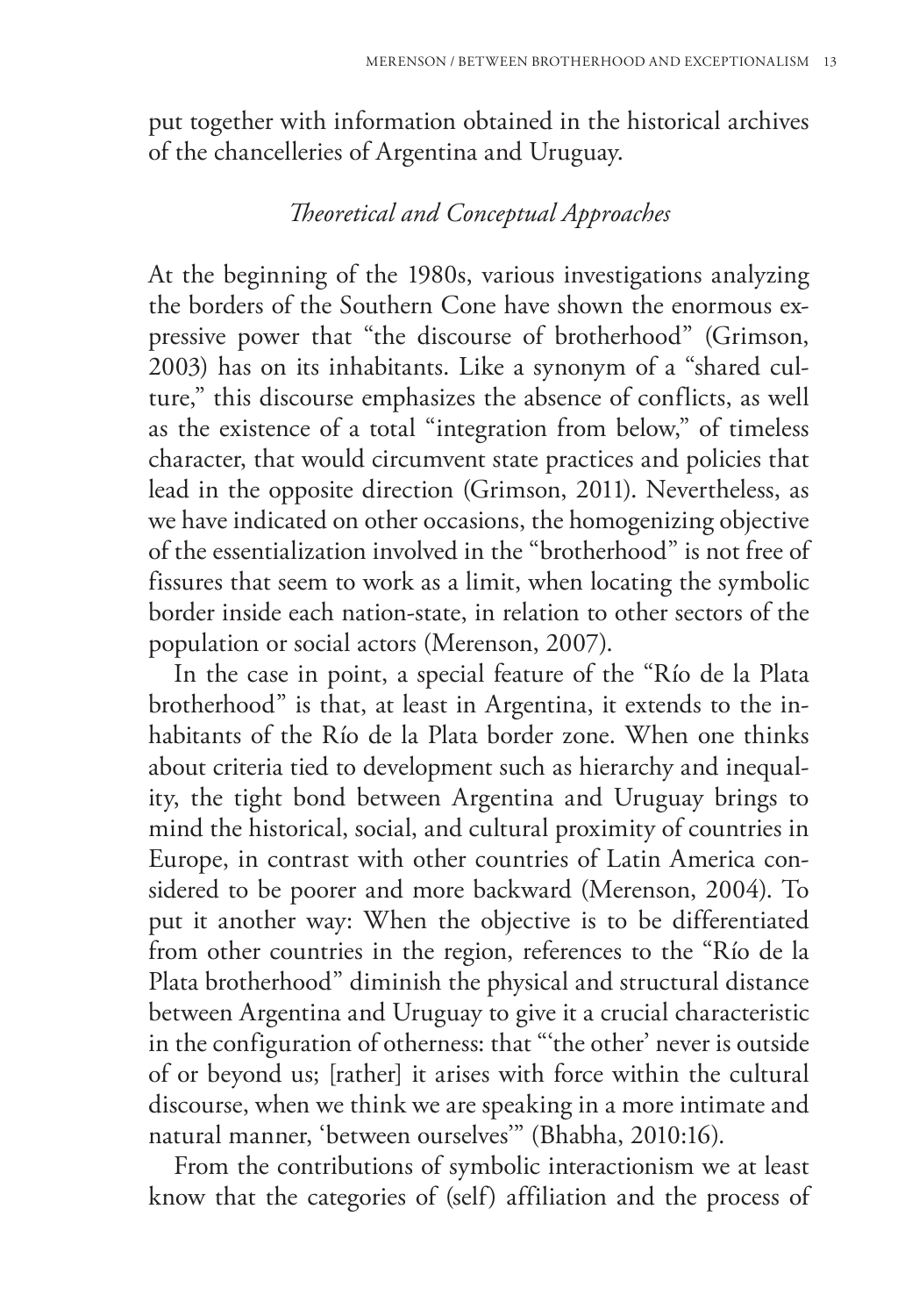identification are not ahistoric and do not operate in a political, economic, social, or cultural vacuum. To the contrary, the situational and contextual character of identification cause it to be subject to constant renegotiation (Frigerio, 2009). By virtue of this, the successive appeals to the "Río de la Plata brotherhood" can be thought of as an "iteration" (Derrida, 1989), where each repetition involves some degree or form of variation.

One of the possible ways to capture such transformations and attributions of new feelings and meanings is to monitor the interpretative frameworks in which the different references and identifications take place and are justified. In this case, as previously mentioned, we maintain that these frameworks are delineated by the ups and downs in the bilateral relationship between both countries and by the national narratives that accompany them, that is to say, by the master narratives in which the nation is the horizon of meaning out of which differences and identifications are perceived with respect to ways of feeling, lifestyles, and moral settings (Segato, 2007; Neiburg and Goldman, 1998). This also includes the reasons for migration and the personal life trajectories of the immigrant men and women. In this last point it is worth mentioning that, from the second half of the 20th century, the Uruguayan grouping in the city recognizes an internal division marked by political migration—"exile," in native terms—a product of the increasingly repressive and authoritarian context of the last Uruguayan military dictatorship (1973-1985), and of migration for economic reasons, in line with the crisis at the end of the 1980s, the neoliberalism of the 1990s, and the crisis that implied its eclipse in 2002.

The interdependence between the dimensions of the experiences that we just pointed out allow the understanding of the "processes of social marking" supporting the discourse of the brotherhood. I refer to, specifically, the ways of registering differences and organizing them using complex classification systems that, among other things, hierarchize variations of otherness (Briones, 1998). These variations of otherness, as indicated by Verena Stolcke, operate as "matters of regulation, vigilance, controversy,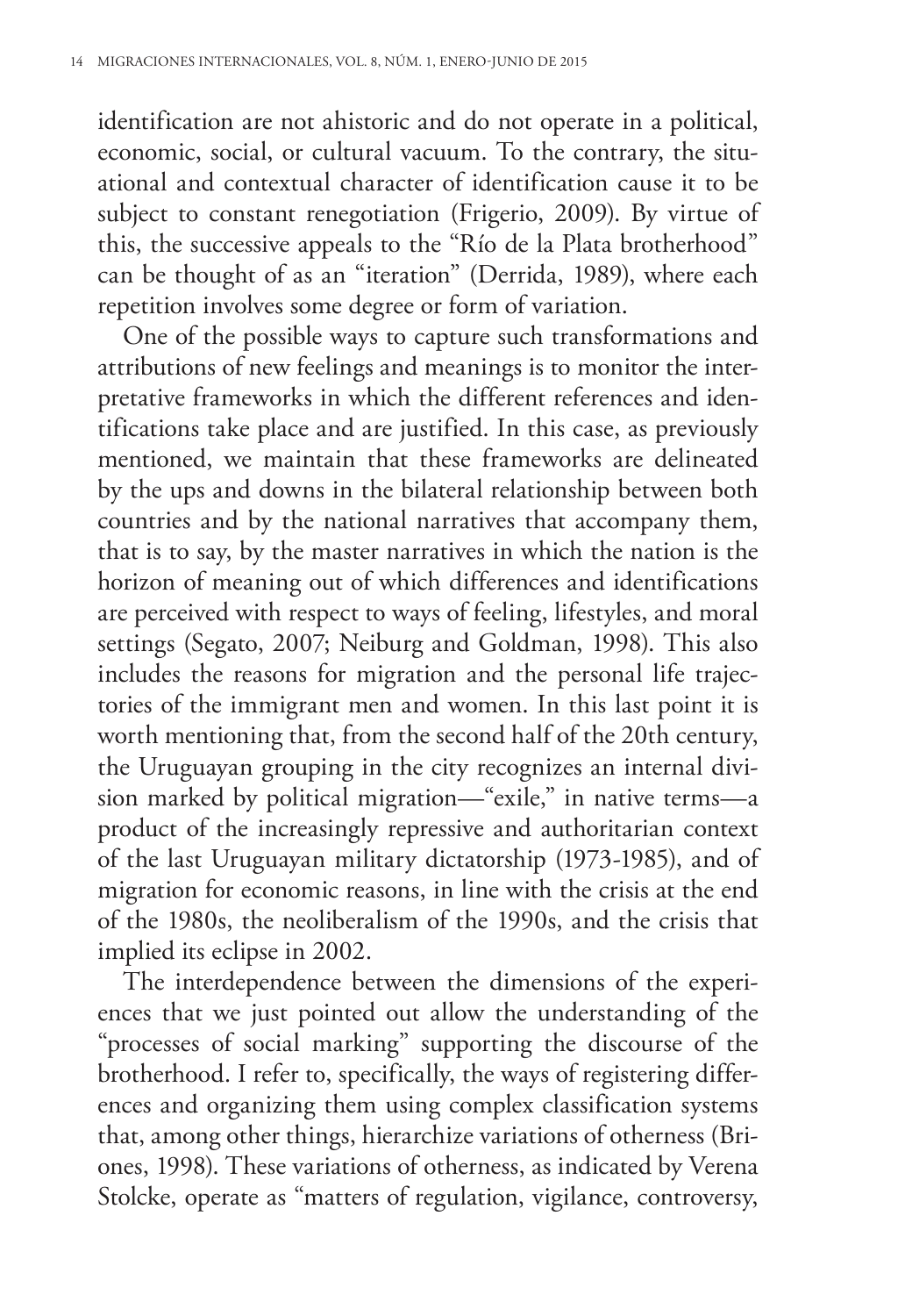and exclusion or lead to entrenchment in sociohistorical circumstances in which inequalities of power and conflicts of interest are part of the game" (Stolcke, 2006:22). For that reason, as we will show in the following pages, the distinctiveness based on the absolutization of the meanings of certain markings allow establishing that from which distance is gauged.

The discourse of brotherhood and the processes of social marking that drive it involve a repertoire integrated by issues of class, ethnicity, race, and nationality associated with "a set of norms and shared valuations and ways to establish what is morally acceptable" (Boltanski, 2012:30). In this sense, the valuations, classifications, and categories with which differences and hierarchies are established are a central part of the justifications, or, to be more precise, of the "processes of legitimation" undertaken by the actors (Boltanski, 1991). I refer to the agreements between different actors in pursuit of certain arguments that look to specify and to denature, at least to some degree, different forms of asymmetry and difference, demonstrating that the classifications and categories are not "specific sets of people or unmistakable attributes, but standardized and movable relationships" (Tilly, 2004:74) forged in specific frameworks of historical action.

# *The Configuration of Brotherhood and Exceptionalism between the First Peronism and Neo-Batllism*

To understand the ways in which Uruguayan men and women who arrived in Buenos Aires beginning in the second half of the 20th century acquired their distinctiveness requires explaining, albeit briefly, the tensions between both countries in the context of World War II and the postwar period. The first elected government of Gen. Juan Domingo Perón (1946-1955), the period of Argentine history known as the "first Peronism," has been extensively studied by historians. Something similar, although on a smaller scale, has occurred with the presidencies of Luis Batlle Berres (1947-1951 and 1955-1956) and what is referred to as neo-Batllism in Uruguay. It is not our intent to pause here to analyze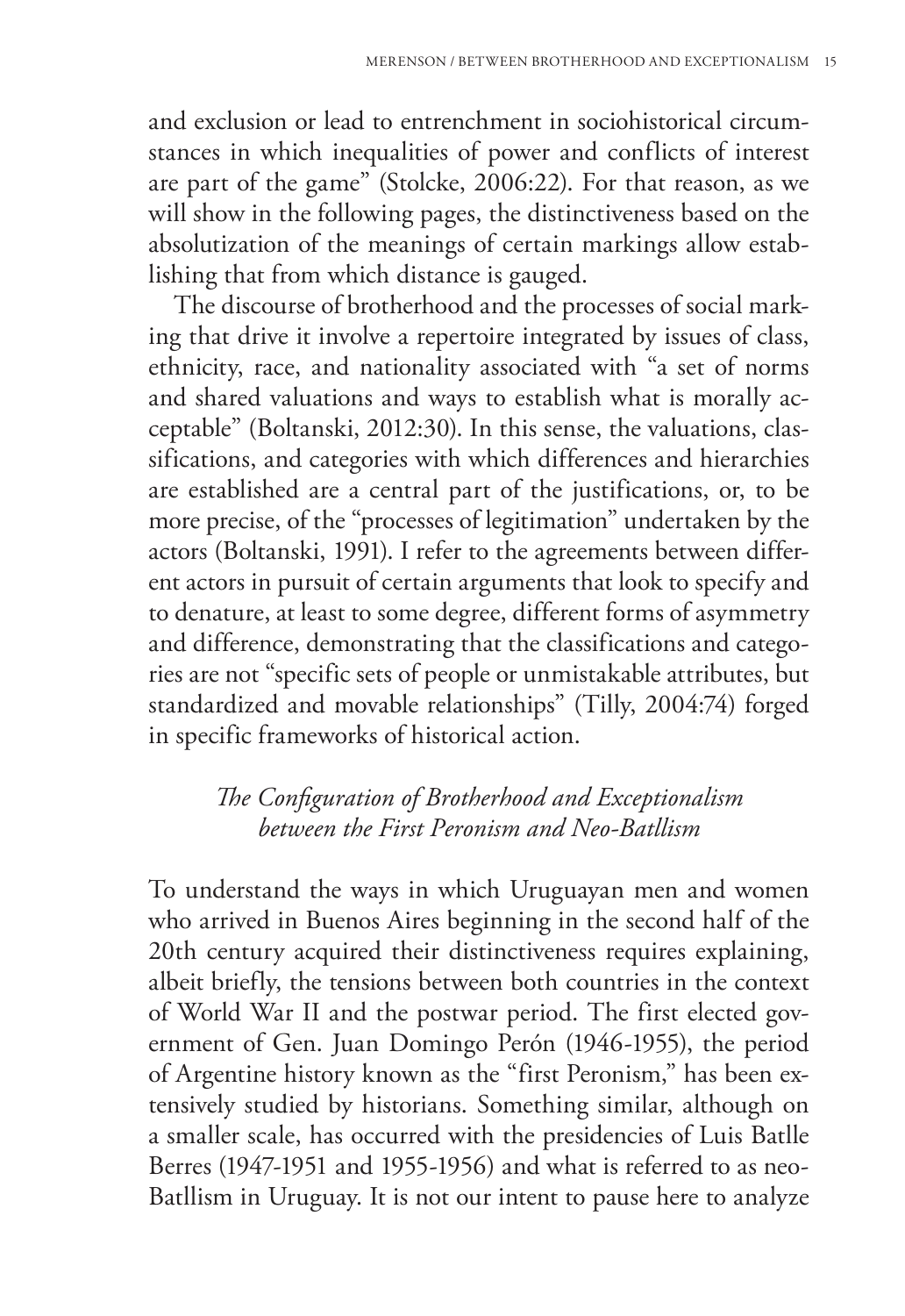these political stages and, much less, to go into the tensions between both chief executives, their development models, and government management styles. However, what we do want to point out are the different images from the first Peronism that circulated in Uruguay and how they affected the trajectories of Uruguayan men and women who migrated to Buenos Aires, particularly those who left for political reasons in the period immediately before or after the beginning of the last military dictatorship, as we will see in the following section.

In the second half of the 1940s, the bilateral relationship between Argentina and Uruguay was hampered as a result of "historical and geographic reasons, political and ideological divergences, opposing international alignments, and dissimilar economic potential" (Oddone, 2004:49). The Peronism/anti-Peronism paradox spread past territorial borders to cross into Uruguayan political debate, embodied in the alignments of the two traditional parties: the Colorado Party (PC, red) and the National Party (PN, white). The differences between Perón and Batlle Berres, particularly after the "Griffiths Plot,"1 as well as the alliances between Perón and the leading figures in the National Party, became central topics that could be followed daily in the press. The same thing happened with respect to the asylum granted to anti-Peronist intellectuals and politicians, who found in Montevideo a place from which to launch diatribes against Perón's government. In the abundance of reports that the Argentine Embassy in Montevideo sent about the Uruguayan press until 1955, opinion pieces and news stories repeatedly discuss the difficult diplomatic relations between the governments, the bonds between the two peoples, and their effects on the daily life of Uruguayans in Argentina.

In the pages of the newspaper *La Mañana*, the press organ of the Colorado Party, "the connections that unite the Uruguayans and

<sup>1</sup> Toward the end of 1948, it was announced that there had been a supposed criminal plot against the life of Perón and his wife, Eva Duarte de Perón. The alleged culprit was named as John Griffiths, the former press attaché of the U.S. Embassy in Buenos Aires, who had been expelled from Argentina and was living in Montevideo. This meant that the case also had ramifications in Uruguay. This case, although it was never verified, intensified the distrust between both governments (Oddone, 2004).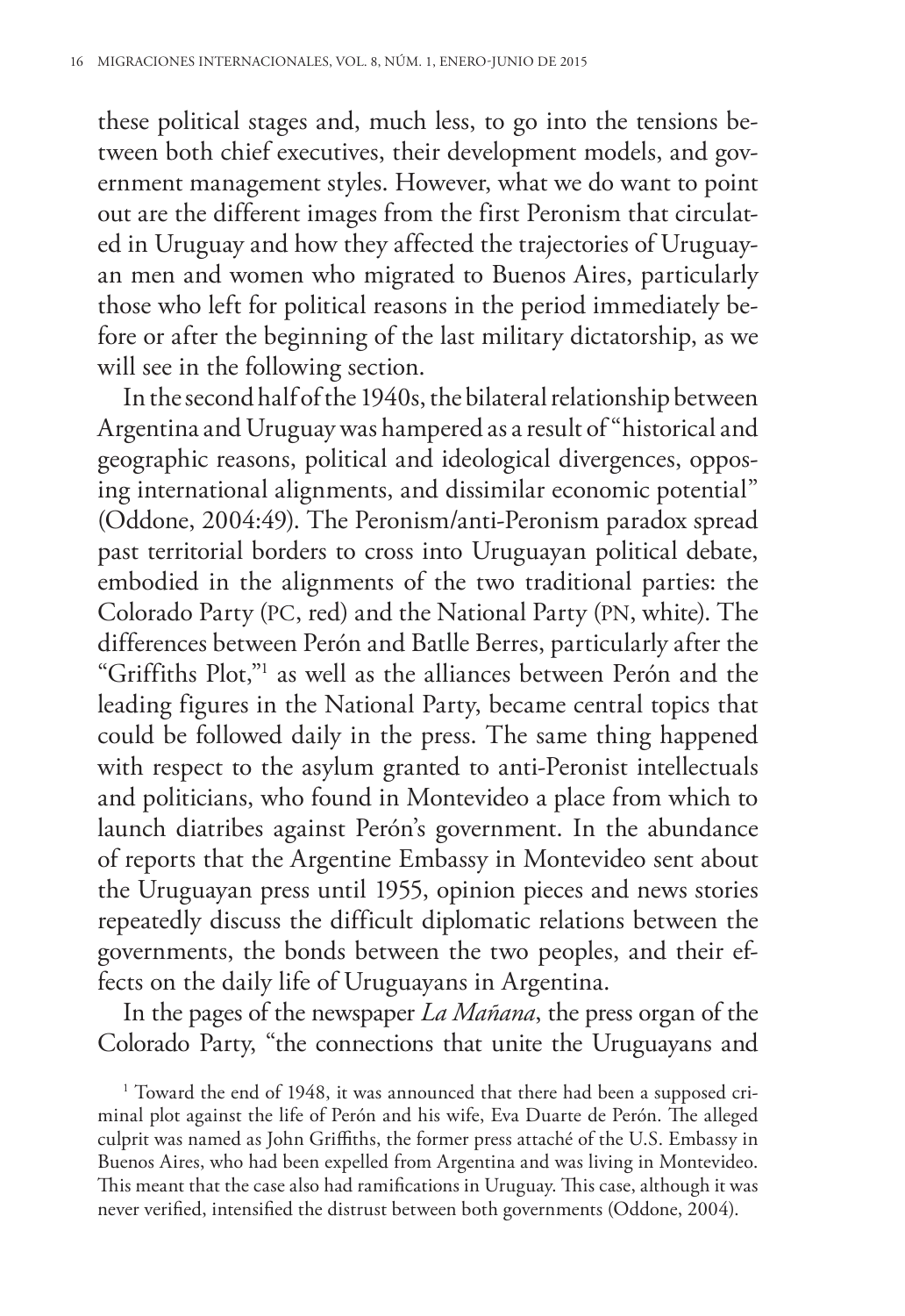the Argentinians" are exemplified by having the "same origin and language," the same "racial formation," and a long list of customs demonstrating the "absolute similarity between both banks of the Plata" (*La Mañana*, 1949b). This situation, understood as "unique in the world," was part of a call to understand that "the ideological differences between the governments are historical circumstances" and that those "dedicated to foment […] animosities between the peoples are conspiring against the interests of their own homeland" (*La Mañana*, 1949b). This point of view found it particularly relevant that "millions of Uruguayans who live in Argentina [… are] totally assimilated into their environment" (*La Mañana*, 1949a).

The interpretation that we just summarized is similar to one that backed the National Party in supporting, in this case, the neutrality and "third position" of Uruguay in the context of World War II. In 1944, this position was expressed clearly in the parliamentary debate over the creation of a United States military base in the country, at the mouth of the Río de la Plata along the border. On this occasion, Eduardo Víctor Haedo, then a National Party senator,<sup>2</sup> established the distinctiveness on which he based his opposition to the project as follows: "Frequently 'time is confused with eternity.' […] The governments are 'time,' that is to say, transitory; 'eternity' is the people, the nation, the homeland, which is permanent" (Cámara de Representantes, 1996:12). In line with that, Haedo asserted:

What we must seek is harmony between the peoples. […] Uruguay and Argentina have indestructible bonds. We have common heroes […], an emigration of Uruguayans who have found in Argentina what their own homeland denied them. It can be said that there is no Uruguayan family that does not directly or indirectly have some link with Argentinians (Cámara de Representantes, 1996:12).

The words of Haedo synthesize the strong links between Peronism and nationalism, while at the same time affirming one of the guiding ideas in the debate brought about by Río de la Plata historical revisionism. I am referring to the idea of Uruguay and Argentina as a single country, whose indestructible bonds

<sup>&</sup>lt;sup>2</sup> After serving as a deputy and senator for the National Party, Haedo was president of National Council of Government between 1961 and 1962.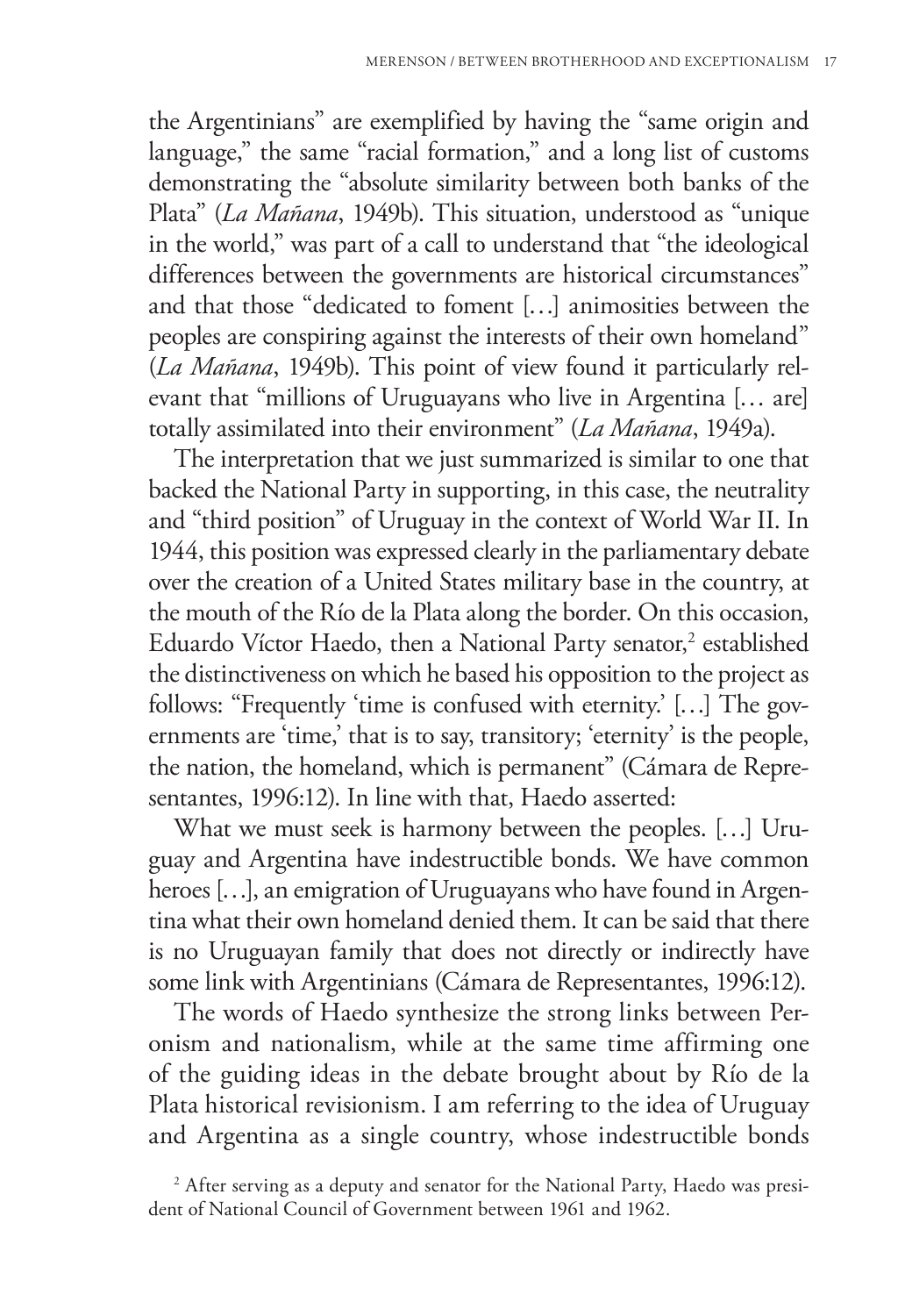make their inhabitants "easterners" or "westerners" of the Río de la Plata, but in no way inhabitants of two different countries. It is worth mentioning that this foundation for the "brotherhood" will be taken up again in the following decades to join, as much in Argentina as in Uruguay, nationalism, anti-imperialism and Latin Americanism.

Extremely different, however, are the interpretations that can be seen just a few years later, not just in the Montevideo press, but also in some cities on the river border. Analogies between Peronism and Nazism, which included the comparison of the geopolitical position of Uruguay with that of Norway before the German invasion in 1940 (*La Unión*, 1953), headlined news stories and reports about "the virtually suspended diplomatic relations" between both countries, complaints about Argentine military maneuvers along Uruguay's river coast, and descriptions of the ups and downs of the daily lives of Uruguayans in Argentina. The Río de la Plata no longer was empowered with the metaphors of union and brotherhood, nor was it a symbol of everything shared between its banks, but rather constituted the setting where a series of unprecedented measures affected tourism, Uruguayans in Argentina, and the local economies. At the beginning of the 1950s, the doubling in price of the passage between Buenos Aires and Montevideo, strict customs controls, requesting Uruguayan citizens to show their visas and passports to enter the country, as well as complaints about persecution and the banning of Uruguayan artists and writers living in Buenos Aires were some of the practices and methods with which the Uruguayan press showed "the aggressive policy of the Argentine regime," which upset the "classic criollo [Argentine] hospitality, erecting a true Chinese wall" that turned the "Río de la Plata brotherhood into a frank irony" (*Tribuna Salteña*, 1953).

The "disinterest in 'the dear Uruguayan brothers'" (*El Plata*, 1953), which diplomatic reports said was emphasized in the Uruguayan press of all ideological stripes, doesn't just show "the South American character (at least) that anti-Peronism arrived at in the decades of the 1940s and 1950s" (Bohoslavsky, 2012:76); it also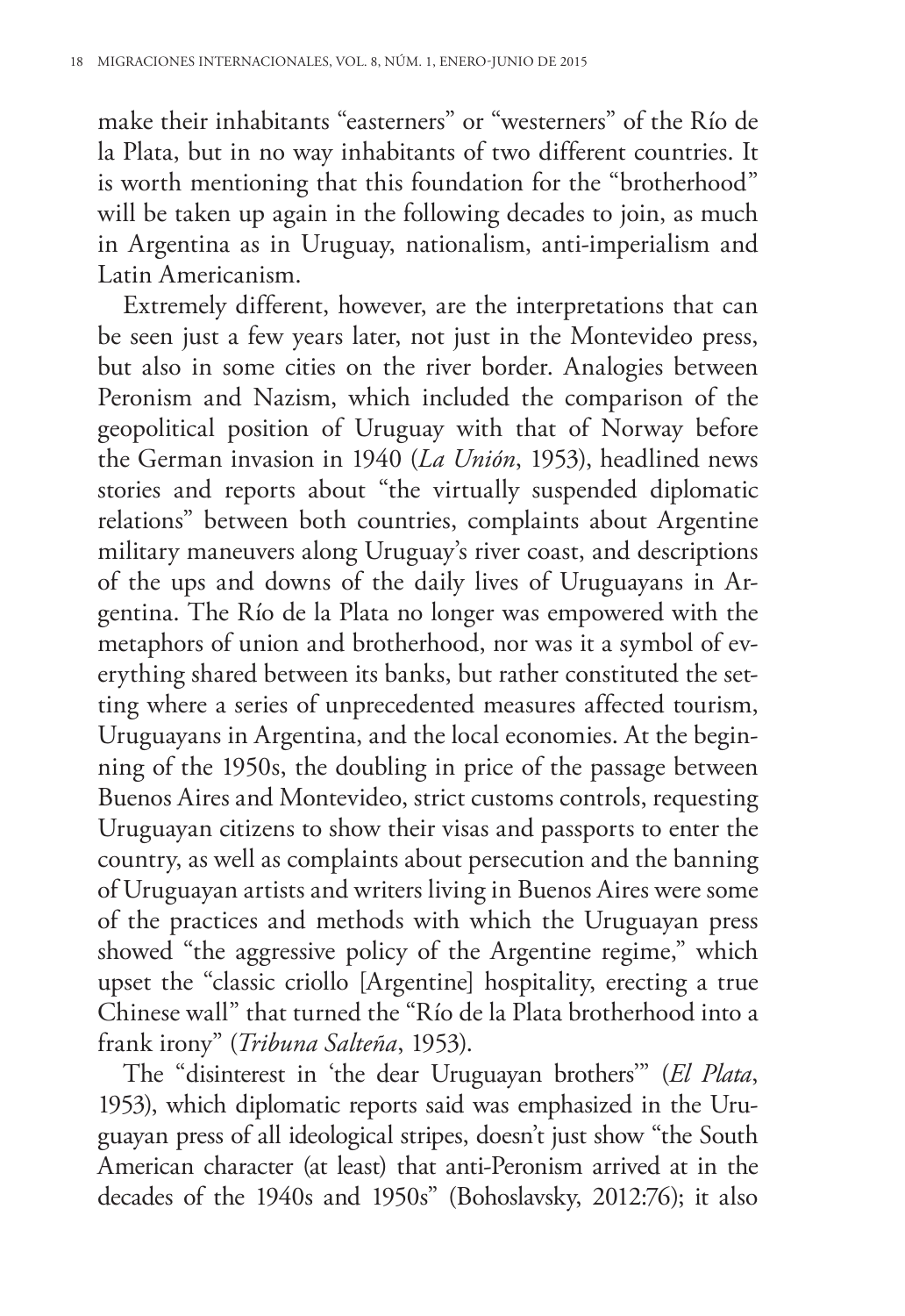allows the understanding of the position Peronism occupied in the consolidation of the definition of Uruguay as an "exceptional country" in Latin America. As historiography points out, this national narrative took as its base the absence in Uruguayan territory of both an indigenous population and a traumatic sociocultural marginalization; it particularly took into account the inability demonstrated by the rest of the countries in the region to consolidate stable political systems and institutions controlled by parties with civilian leadership (Caetano and Rilla, 1998; Frega, 1993; Porrini, 2005). In this last aspect, the republican, liberal, and democratic character of Uruguay knew to assert itself before an Argentina that seemed to be expressing the complete opposite (Marchesi, 2013).

In summary, as Oddone argues, the "bad neighbor relationship" between both countries moved beyond the diplomatic level to incorporate itself "into the mood of the public" (Oddone, 2004:7). A few years later, these events contributed to delineate the image of a Uruguay "in crisis," on the road toward the first electoral victory of the National Party (1958) in Uruguayan political history, after 93 years of Colorado Party government. As we will see, these images of the first Peronism, as well as the national narratives of Uruguay as an "exceptional country" and the neo-Batllist world will be crucial in explaining what differentiated Uruguayan men and women in Buenos Aires.

# *The Primacy of Politics for Distinctiveness in Times of Dictatorships*

As the 1960s approached, the idea of "structural crisis" took hold in Uruguay. In the political arena, references to being an "exceptional country" left questions and reflections about its viability and the importance of its integration into Latin America. At the same time, the Uruguayan revolutionary left grew its ranks by appealing to nationalism and to the anti-imperialism inspired by the Cuban Revolution, as well as the regional independence movements of the 19th century. This context, added to the signing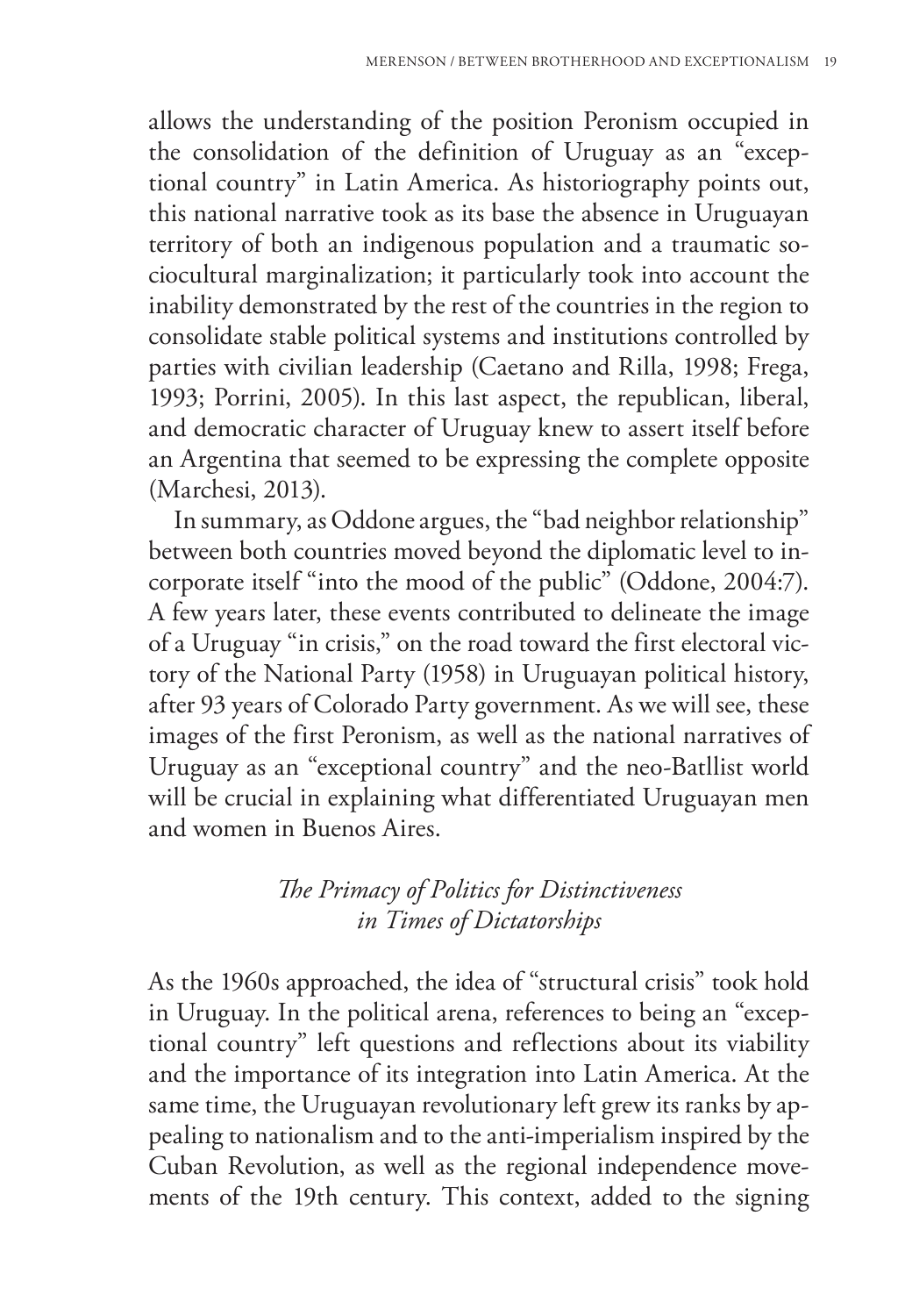of the Río de la Plata Treaty in 1973, where Uruguay and Argentina put an end to their disputes over the river boundary, signaled a new chapter in the bilateral relationship and in the conflictive image of Perón and Peronism that had predominated in much of Uruguayan society, as indicated in the previous section.

After the coup d'etat in Uruguay, in 1973, articulation of the "Río de la Plata brotherhood" claimed a position of crucial importance, particularly in illustrating how labor, political, humanitarian, and cultural networks welcomed political immigrants who moved to Argentina, and framing what would differentiate them from other resident immigrant groups in the country. In this task, as we will see, some of the national narratives about Uruguay, forged in the course of the previous decades, turn out to be fundamental.

Among "the exiles," the management of their stay in Argentina—more specifically the story of their interaction with agents of the state—is one of the examples used to explain the advantages, or preferences, they enjoyed as a result of being Uruguayan. These discretionary practices, which identify and justify based on the "Río de la Plata brotherhood," are constructed in dialogue with the image and the stereotyped representation of immigrant groups from other border countries. A conversation with Javier, who today is 71 years old and arrived at Buenos Aires in 1974 as a member of the Uruguayan Communist Party, showed one of the possible versions of such a distinctiveness:

Javier: It was not complicated to take residence here [Argentina]. They gave preference to Uruguayans.

Silvina: Why?

Javier: And because culturally we were always very well situated. [...] We always had good education and good health. I arrived on the 20th and on the 21st I was already getting my papers processed, because that was reassuring, in case they asked for us to be deported, understand? And, well, I remember that in the migration line, ahead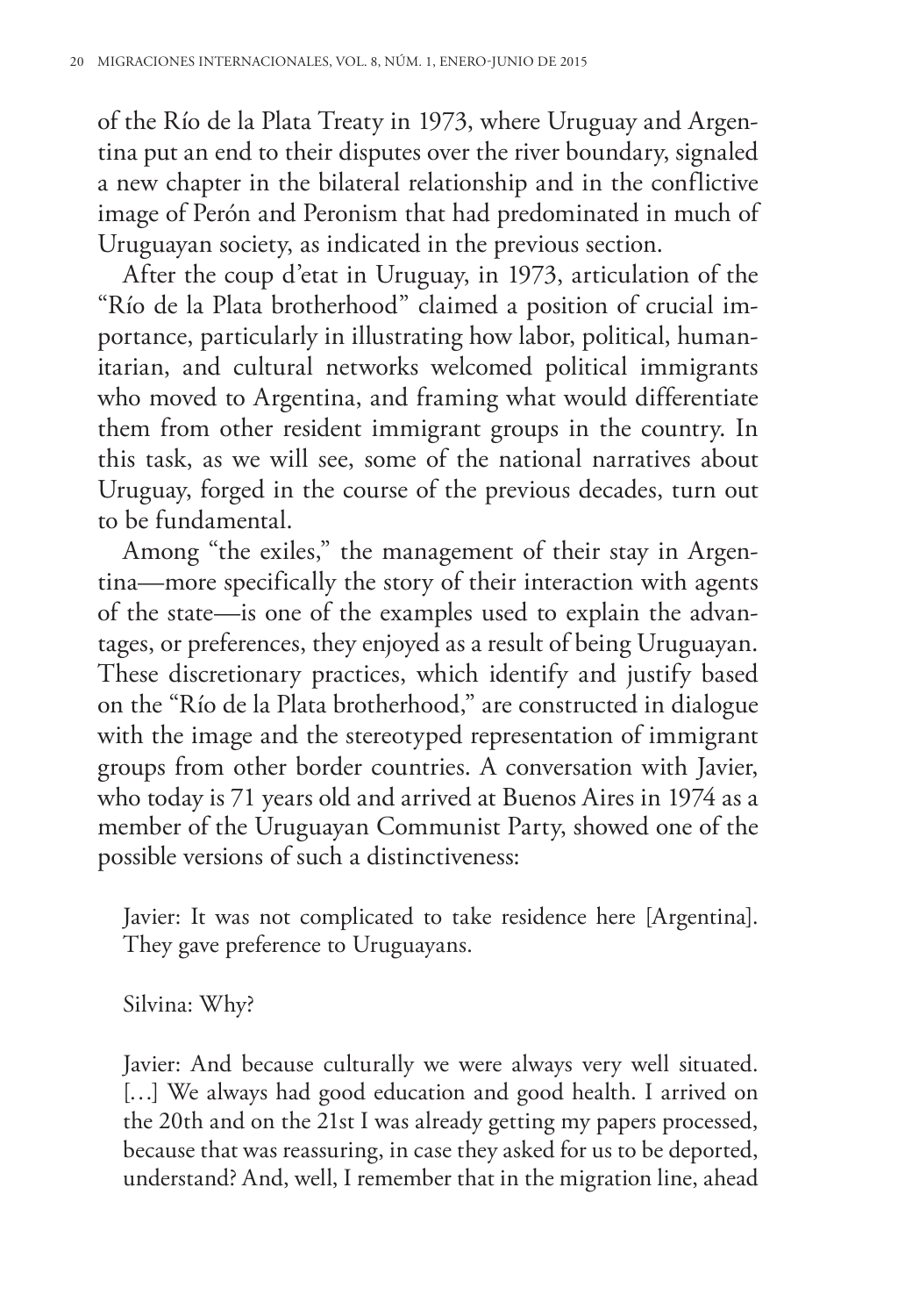of me, there was a Bolivian. And, of course, I had put everything [documents] in a small folder, with certificates in pockets, in a kraftpaper envelope, and here this Bolivian pulls out all these crumpled and stained papers. That image always stayed with me. The man in the window said to him: "What's all this? Scram and start all over again," and sent him running off (Javier, interview, 2012).

Among "the exiles," these kinds of distinctions, which usually include a series of cultural and historical justifications, are common. Leonel, who arrived in Buenos Aires in a "clandestine" way in January 1976, explained it as follows: "When you see other migrant groups you realize that there is a certain something between Argentina and Uruguay. History says it this way. […] In that era [19th century], if you think about it, the Río de la Plata was a place for coming and going, and that is what the culture of the two peoples does" (Leonel, interview, 2011).

As with other cases, the one where these two Uruguayan Communist Party members think of the Río de la Plata as a vessel of communication from the remote past is part of a multifaceted way of thinking. This includes a critical reassessment of some of the ideas and positions about the first Peronism, which we discussed in the previous section. As Markarian (2006) says, the first Peronism was extremely influential with members of the Uruguayan left. Even though "the majority had criticized the government of Perón (1946-55), its nationalism and its authoritarian methods, as well as the military-popular alliance and the bureaucratized unions that sustained its power […] many had changed their minds by the end of the '60s" (Markarian, 2006:54), particularly among those who went to Argentina. The social mobilization and reception that "the exiles" encountered in Buenos Aires contributed to this change in thinking; also contributing were articles on Latin American integration's effect on the viability of Uruguay published in the celebrated magazine *Marcha* and articles written by Methol Ferré and Vivian Trías in other publications (Espeche, 2010). People arrived at these reassessments to varying degrees; still, they were in the minds of a number of people as they mulled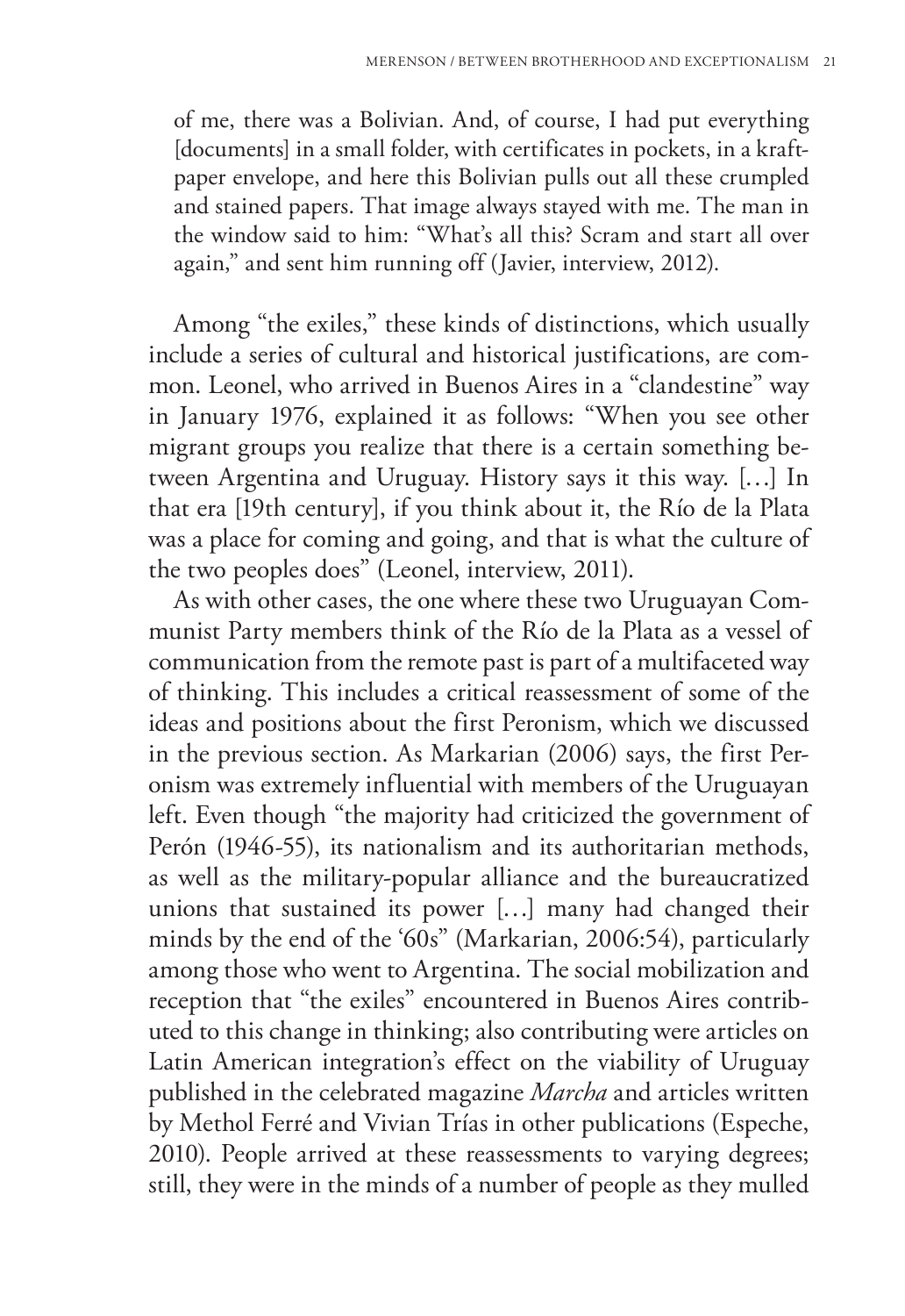over the failure of the revolutionary project and the crisis they saw Uruguay sinking into. In these cases the "Río de la Plata brotherhood," which came to signify distinctiveness and its justifications, also functioned as a complaint.

Mercedes, who identified herself as being from Río de la Plata before being a Uruguayan or Argentinian, was a member of the Uruguayan Socialist Party and managed to settle in Buenos Aires with her family in 1982. If she actually shares and is a strong defender of Leonel's interpretation, she finds that at the base of this basic identification is the "profoundly racist nature of our countries." Without hesitation, she declared:

I never felt like a foreigner here. My longtime friends forget that I am Uruguayan; they remember only when I tell them I have to go to Montevideo to renew my passport or to vote. We are equal, we are all the same because of our history […], but also, do you know why? Because we are white! It is necessary to say that—it is also for that reason (Mercedes, interview, 2011).

The words of Mercedes allow us to pause and examine two crucial questions for understanding the process of social marking. As Frigerio points out, the "Buenos Airean whiteness," frequently seen as an objective fact of reality, is part of a socially constructed process that displaces considerations of stratification, social differences, and class to factors of race or color (Frigerio, 2009:21). This operation, by racializing certain social sectors, unifies in the "Río de la Plata brotherhood" the national narratives that accentuate the European matrix, which defines a good part of daily social interaction and backs up the arguments and justifications we saw with Javier. I specifically refer to its valuation with respect to the level of public education and health in his country of origin (two central topics in the story about the "exceptional country"), legitimizing the otherness synthesized in the figure of the "Bolivian" ahead of him in the line to regularize his residence status.

Nevertheless, and as is known, the national narratives, far from being homogenous, are formulations under dispute, and for that reason they make possible different processes of identification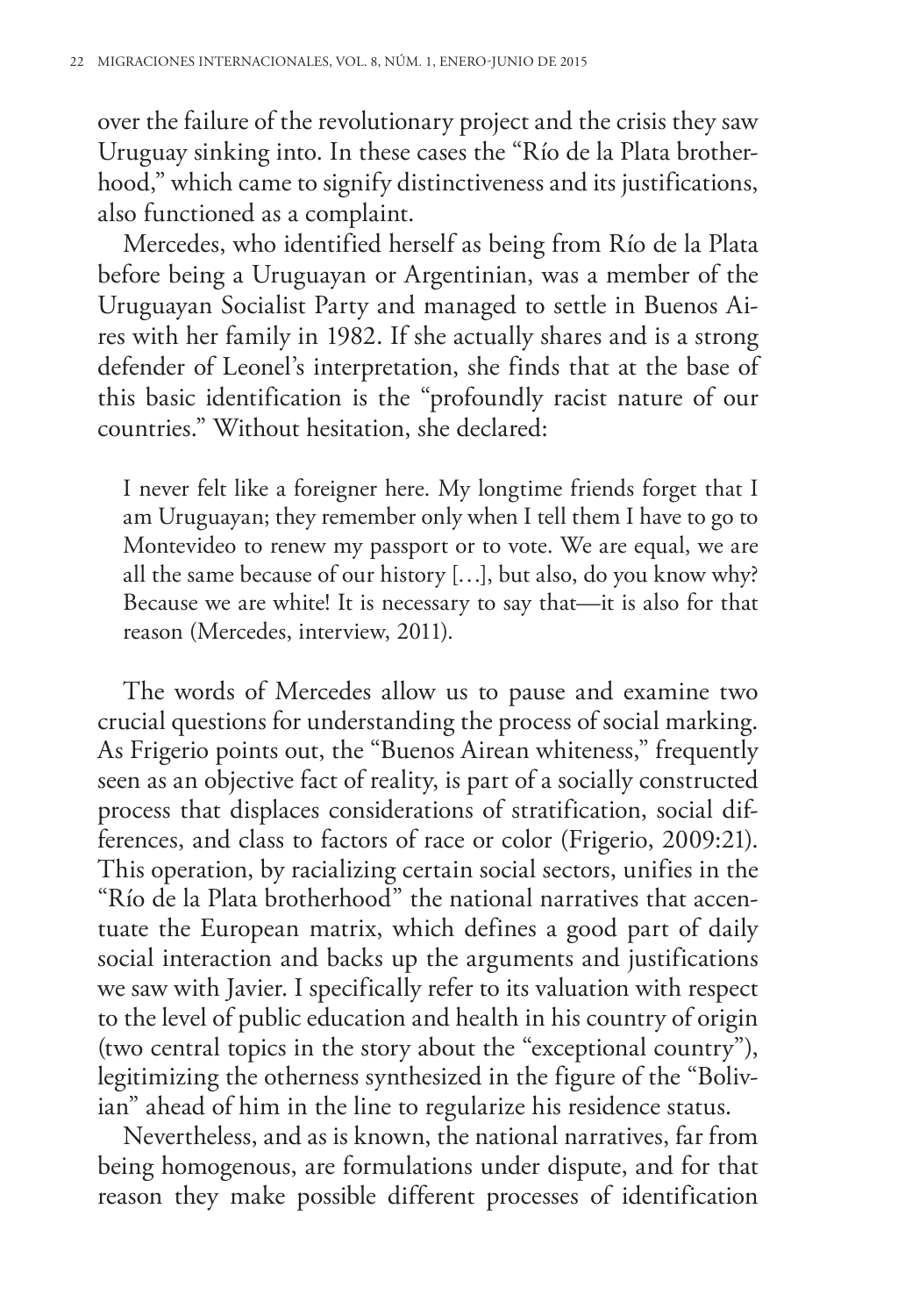whose shades allow the observance of gaps from which the distinctions are made. These gaps also mark the limits that "the exiles" establish for the "Río de la Plata brotherhood"; I am referring to the characteristics in which the Uruguayans and Argentinians would not be so similar or united. Among them it is possible to point to the ahistoric exaltation of some aspects relative to the relationship people have with "social conflict" and the possibility of consensus. All that was synthesized in the description of Uruguayan society as a "shock absorber society" (Real de Azúa, [1973] 2000) of deep democratic values, as opposed to Argentinean society, described as an authoritarian and "accelerated society" (Terán, 2008).

Among those who migrated for political reasons, this assessment justifies the differing regard held for the dictatorships in Uruguay and Argentina. In this case, the context and regional coordination involving repressive actions do not prevent observing and comparing "what the dictatorship was 'there' and 'here'" and the magnitude of systematic human rights violations in each country. Pedro, an Uruguayan Communist Party member who arrived in Buenos Aires in 1973, explains as follows:

Dictatorships are terrible anywhere, always. But for Uruguay it was dramatic, it was terrible, because in Uruguay it was something completely new. Totally new. Here [in Argentina] the coup d'etats were an everyday thing, but we were not accustomed to that. […] In Montevideo, you did not see street confrontations, dead people in the streets, children being kidnapped—the aberrations that were taking place here (Pedro, interview, 2010).

The comparison put forth by Pedro describes a widely shared perception, relative to the profound break with decades of institutional and democratic stability, brought about by the last dictatorship in Uruguay. This is one of many examples that show that the "brotherhood" does not always function as a synonym of equality, and that sediments from the narrative about the "exceptional country" in the Latin American context keep a strong and paradoxical power of articulation and identification among "the exiles."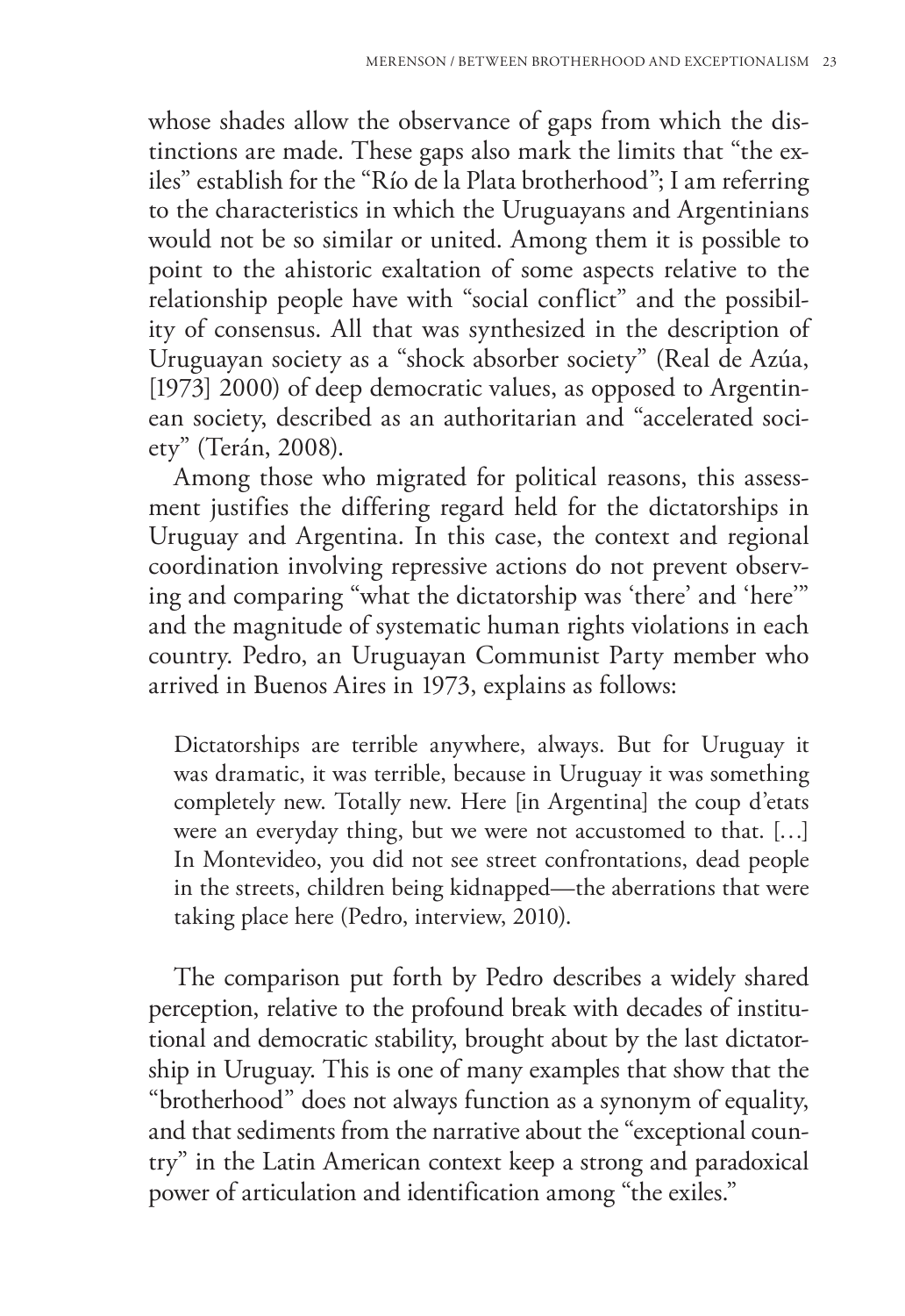In summary, those who immigrated for political reasons in the 1970s and still live in Buenos Aires come up with different ways to describe what they think distinguishes them from other groups. In this task, what they call "the Río de la Plata brotherhood," characterized in some cases by a deep reassessment of Peronism, explains the advantages or preferences they found upon arriving in the country or their successful incorporation into the host society, legitimized by the combination of intellectual, cultural, and historical marking of class, race, and nationality. Nevertheless, as we have seen, references to this version of the "Río de la Plata brotherhood" do not exclude listing what also differentiates them from the native population. It is in this territory where the national narratives enter with renewed force, signaling the exceptional nature of Uruguay, justifying the distinctions in the regional context. As we will see, such markings will acquire new meanings among those who migrated for economic reasons in the following decades.

> *The Primacy of Knowledge and Citizenship for Distinctiveness: Times of Crisis and Integration*

Since the decade of the 1980s, (economic) fluctuations and crisis associated with the neoliberal cycle marked the flow of Uruguayan emigration toward Argentina. In this framework, incorporation into the labor market and citizen participation are two of the main characteristics when it comes to mentioning what members of this group say provide it distinction. Obtaining "good jobs," as well as the "civic culture of the Uruguayan"—that, in the words of Leonel, "is something very particular to us" (interview, 2009) suggest new perspectives for understanding the references to the "Río de la Plata brotherhood" as well as the markings and justifications that legitimize them.

At the end of the same decade, calls for regional integration and the path toward the Common Market of the South (Mercosur, for it's abbreviation in Spanish) were not foreign to the national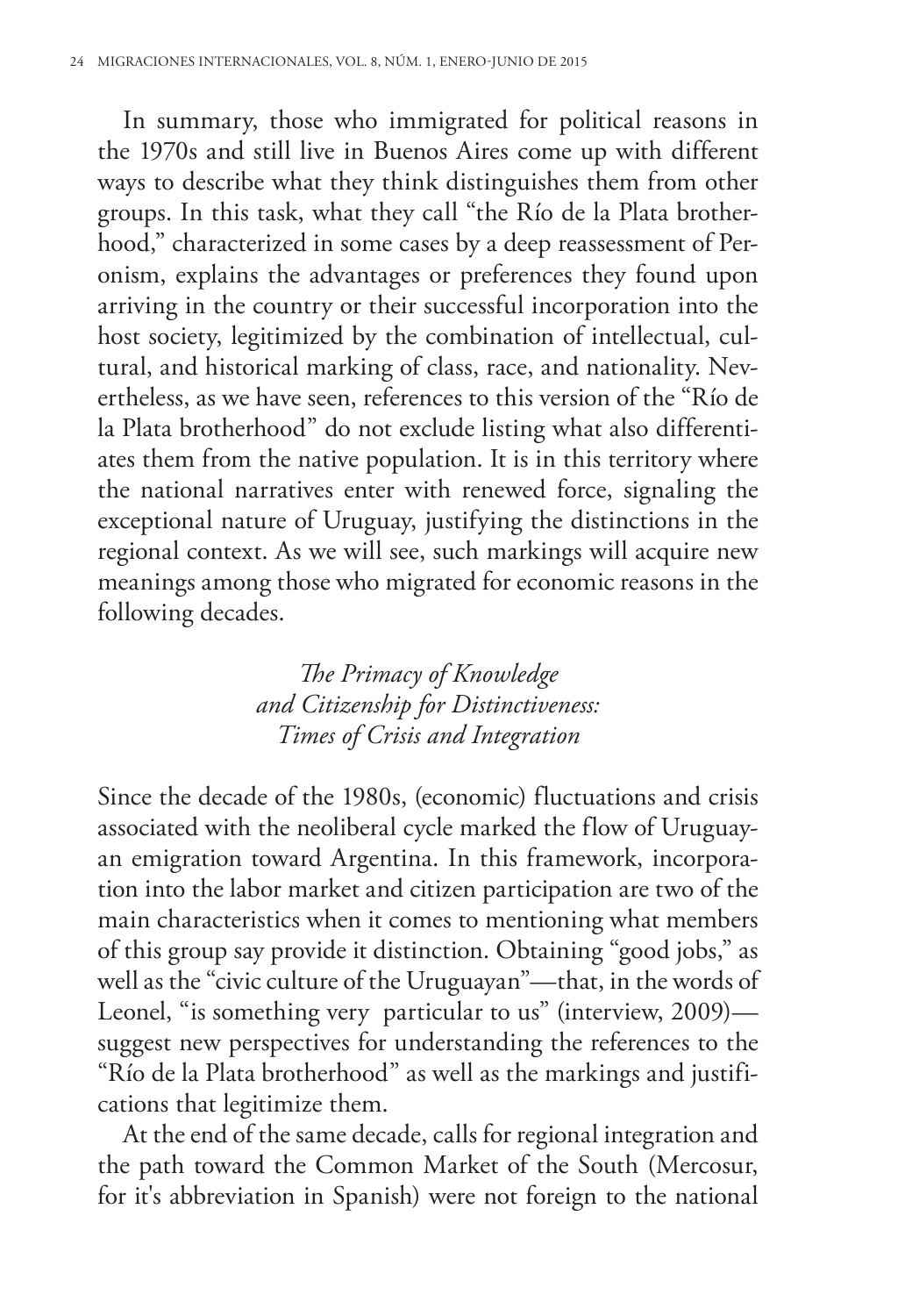consciousness that in Argentina denationalized the social effects of neoliberalism. In a context of increasing segregation, fragmentation, and ethnicization of certain sectors of the population, the "'border-country migrant' became the scapegoat that—for state, economic, and social actors, the mass media, industrialists, and unions—was to blame for epidemics and [the] rise in unemployment and crime" (Jelin, 2006:60). In this respect, the distinctiveness, built under the protection of the emphasis placed on Europeanized national narratives and xenophobia against other immigrant groups, refers to intellectual markings associated with the labor market and class difference. "Those years," said Nelson, who settled in Buenos Aires in 1988 to work in a notary's office,

were very difficult for coming [to Buenos Aires]. There was no work anywhere, but we Uruguayans looked, and looked some more. […] The Uruguayan uses his head. In addition, we came with the goal of working, we did not come for an adventure. There were others who arrived with nothing. […] Bolivians, Paraguayans, they went from bad to worse. The Bolivians ended up as vegetable sellers and the Paraguayans bricklayers.

Silvina: And why do you think this happened?

Nelson: I don't know, I think that because that for an employer here, it is the same thing to hire Uruguayan or an Argentinean. Some even prefer us, for the reputation we have, right? That is why they say that we are well-prepared and that we are educated, honest. … As they say, "We have a good reputation." It's not the same for others [other immigrants] (Nelson, interview, 2012).

As we will see, this is an interpretation that goes beyond those who, like Nelson, belong to the Buenos Airean middle-class. In the low-income sector, the markings of nationality and class, associated with the labor market, also are present. Nevertheless, in this last case, at the same time these markings allow for privilege, they also allow the denunciation of the prejudices it is sustained by. Patricio, who arrived from Mercedes to Buenos Aires in 1997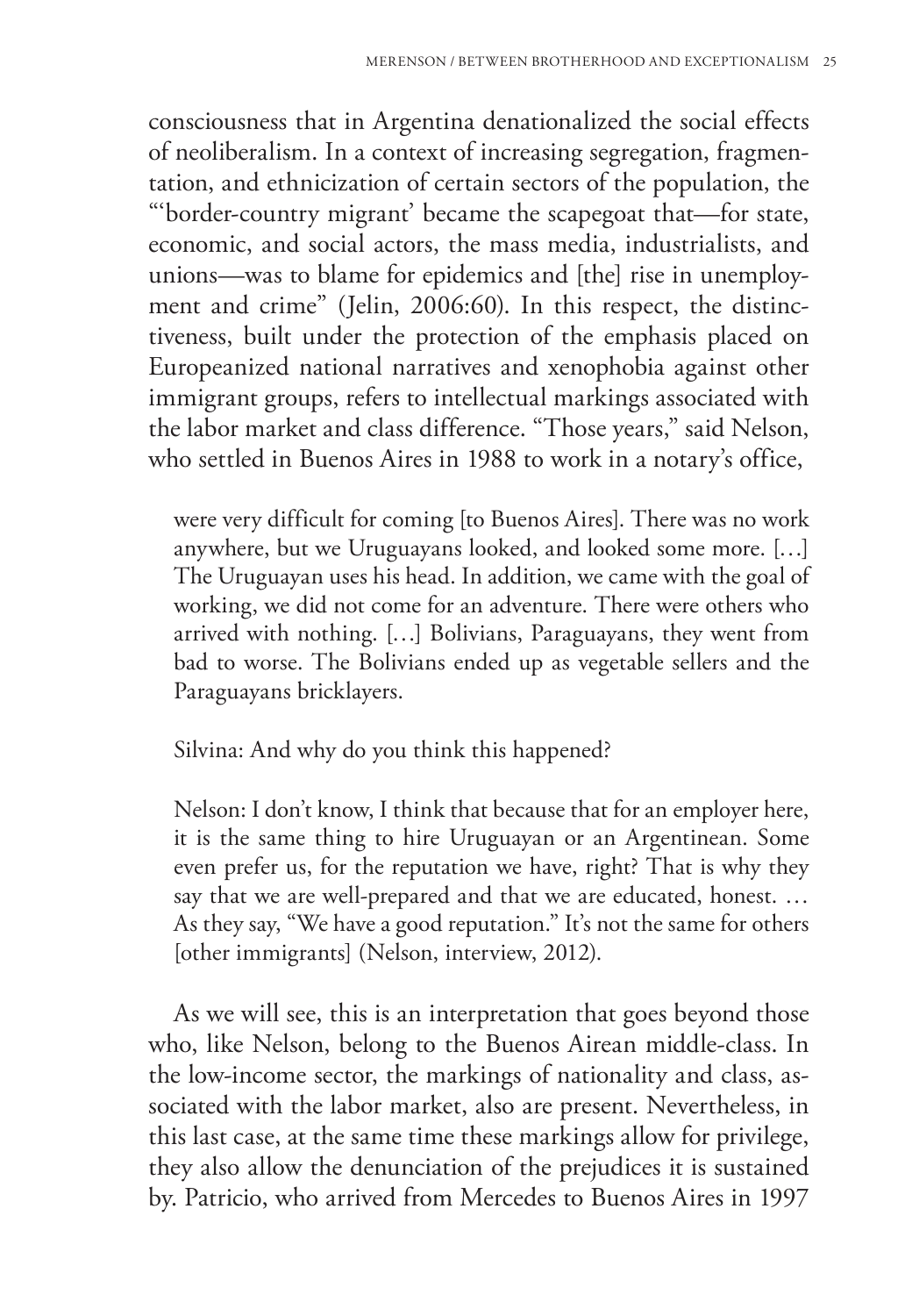and since has worked as a waiter, bricklayer, and painter, explains it as it follows:

When I went to look for work, the first thing I said was that I was a Uruguayan. More than once I went with my brothers-in-law, who are Paraguayan, and I was always the first one to get work. And my brothers-in-law are professional bricklayers and I "learn as I go." […] The Buenos Aireans are racists and the Montevideans as well. If it comes down to a white and a half *morochito* [darker-skinned person], they go with the white guy, even if he doesn't know a whit about masonry (Patricio, interview, 2011).

In this case, the racial, national, and class markings reveal the attitudes toward the "undesired otherness" that, as Halpern says, "not only anchor in national origin, but also in the specification of skin color, in relation to language (mainly in prosodic features) and in the projection that is made about the legitimate capital-coloring/legitimate prosody relationship, as a basic condition of the legitimation of a subject" (Halpern, 2009:299). It could be largely said that sociocultural similarity and de facto integration—two characteristics that define the "Río de la Plata brotherhood"—present in the justifications recounted by Nelson, operate as reinsurance in the face of the mechanisms of exclusion and discrimination mentioned by Patricio.

When the crises of 2001 and 2002 dramatically signaled the end of the neoliberal cycle in both countries, the interpretative framework for articulating distinctions, as we have been noting, changed again. The arrivals to the presidency of Néstor Kirchner (2003-2007) in Argentina and of Tabaré Vázquez (2005-2010) in Uruguay were added to the processes in a region that began to (self)designate itself as center-left or "progressive," thus auguring a new stage for the regional countries and their relationships (Pousadela, 2010). Argentina and Uruguay then initiated a sustained process of economic reactivation and reforms in the matter of redistributive, social, and rights-extension policies, but also faced one of the tensest moments in the bilateral relationship since the mid-1940s.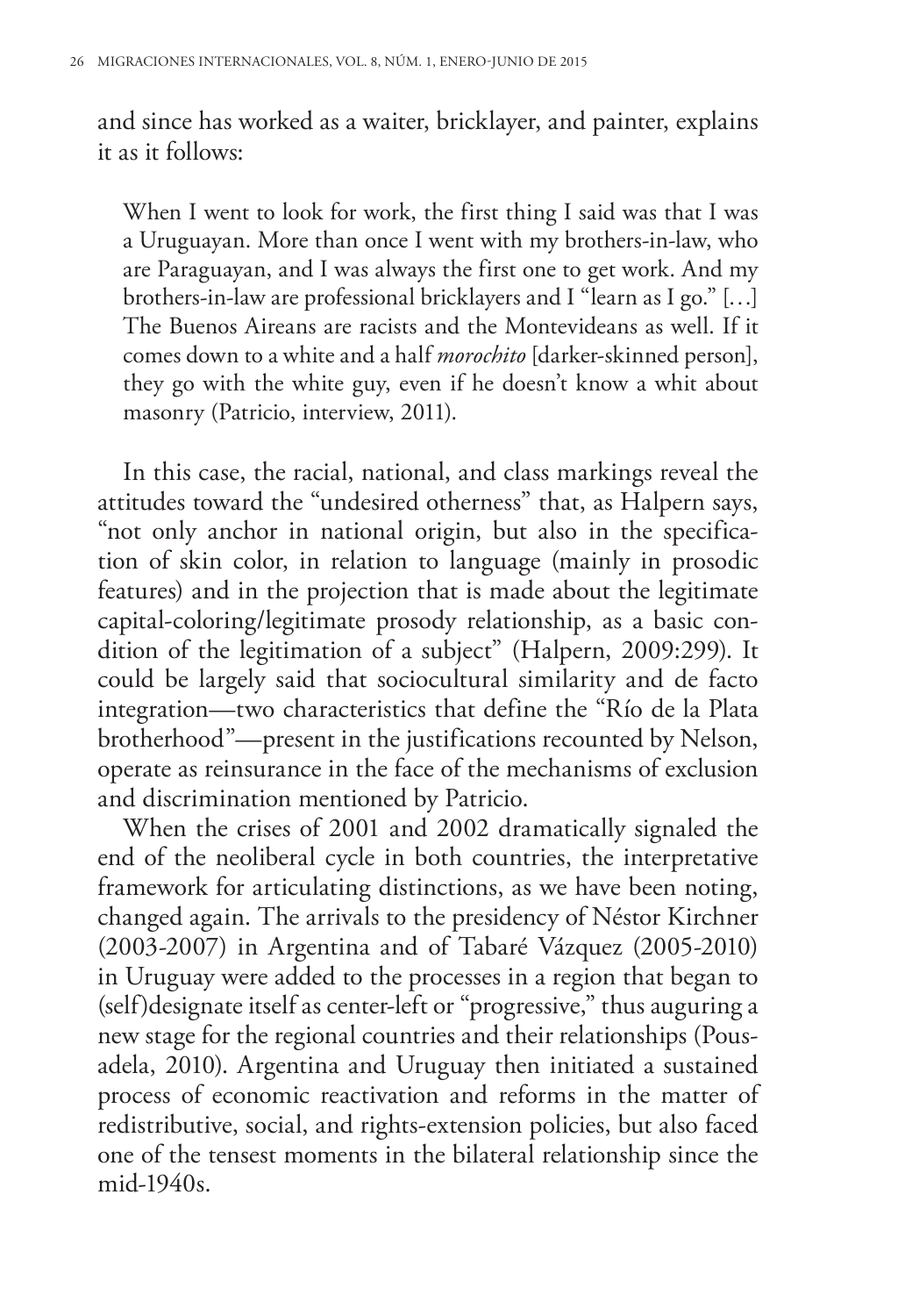In Argentina, the revision of migratory policies<sup>3</sup> and actions aiming to extend migrant rights had various effects. Among them were the formation of networks and organizations "of and for migrants" (Caggiano, 2011) strongly articulated with various state agencies and diplomatic delegations. Since then, these networks and organizations have concerned themselves with furthering the debate on proposals of full citizenship and on approaching some of the starkest forms of inequality that particularly affect the migrant population. Among them are arbitrary police detentions, labor and sexual exploitation, and human trafficking. I cannot linger here to discuss the dynamics involved in these issues; nevertheless, it interests me to observe the absence of these issues in the organizations of Uruguayans who live in Buenos Aires, as well as how some of their members justify this decision.

"Yes, they invited us and we went to the first meeting [of the network], but they are putting forth such a different reality. [...] I don't know in what area we can work with them," said Juana, who actively participates in one of the consultative councils that operate in Argentina under the framework of Department 20, a program promoting ties with Uruguay.<sup>4</sup> But it was Sara, her companion on the consultative council, who has lived and worked as a translator in Buenos Aires since 1983, who explained her sharp opposition to participation in these meetings promoted by the state. Despite the lengthiness of her remarks, it is worth pausing to hear her words:

3 Other migration developments include the new migration law (Law 25.871) that replaced one promulgated during the last military dictatorship; the plan for document regularization implemented between 2006 and 2010, called the Great Homeland Program; and the general law of recognition and protection of the refugee, approved in 2006.

<sup>4</sup> By decree of then-President Tabaré Vázquez, in 2005 the Department 20 program was created in the Foreign Ministry. With the objective of "recuperating the state's relationship with Uruguayans who live outside the country," the consultative councils were created, defined as "citizen and sovereign agencies in each part of the world the Uruguayan community merits it." In Argentina, four consultative councils actively operate.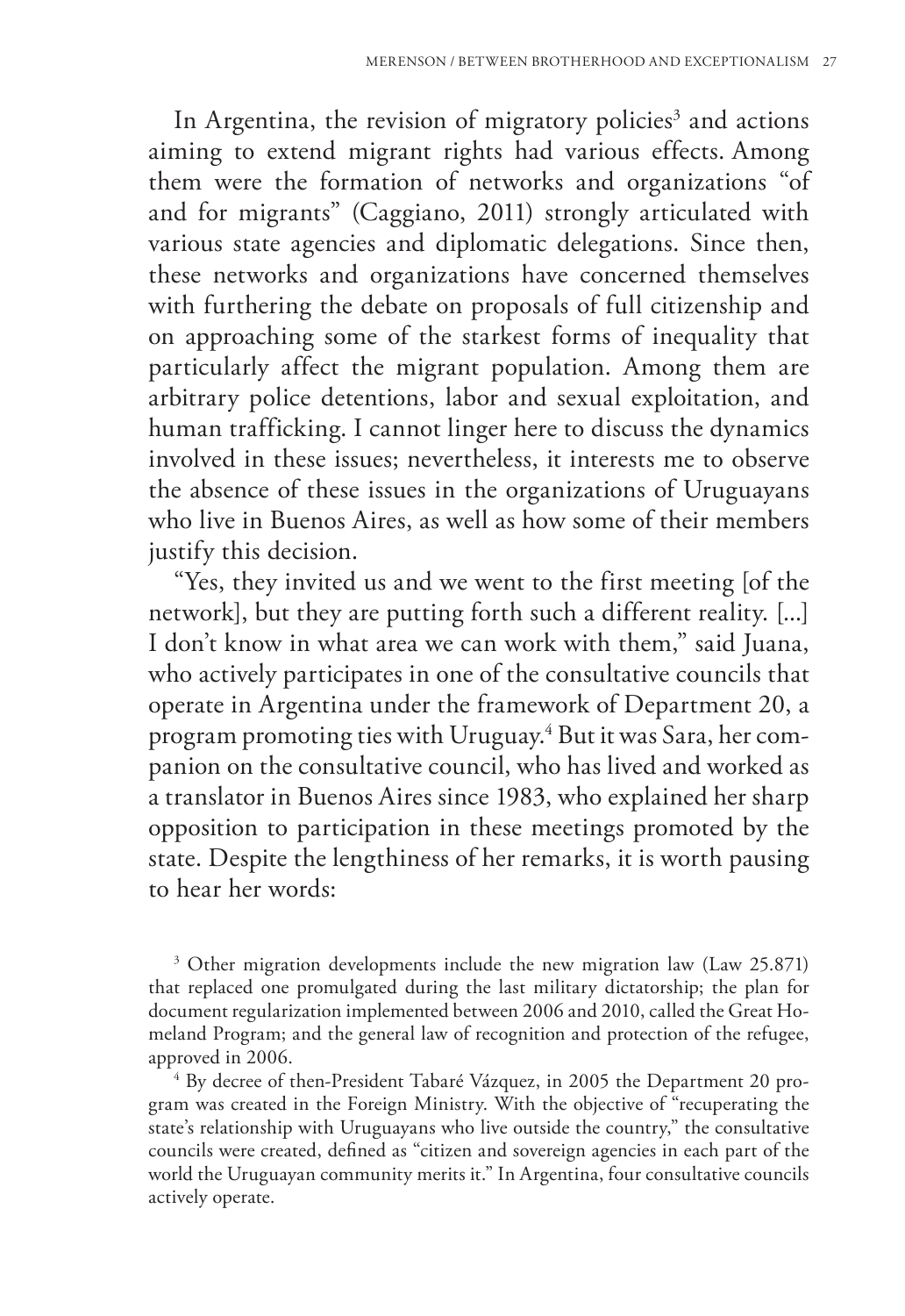I do not agree with some of their proposals. Nobody gave me anything, I did my documentation paperwork and was always legal; that is very Uruguayan, we are very formal, particularly with paperwork. They [referring to groups of immigrants in the network] want everything, that the documentation bar be lowered, that they be allowed to vote immediately. I don't think it needs to be that way. [...] There are many migrants who are nearly illiterate, who come to work as day laborers. What criteria can that person have? It seems to me that it is all right to try to offer guarantees, but everything in good time. That they be given their basic rights, that they be treated as human beings, and that their basic operational problems be resolved, that would be good. Now they want to vote. … All of them, Bolivians, Paraguayans, Peruvians. They want to have rights? Well, become citizens! (Sara, interview, 2012).

The feeling of indifference that Juana conveyed with respect to the agenda of the mentioned networks and the arguments of Sara indicate how some middle-class Uruguayan immigrants demonstrate what differentiates them from other groups. These markings, which allude to cultural, moral, intellectual, class, and nationality differences, seem to oppose the political shift by the state and decidedly have an impact on the references to the "Río de la Plata brotherhood" and its limits. In this transformation, the references to the language of the citizens that we saw with Sara are not a small matter, but are fundamental when it comes to activating the narrative about Uruguayan "exceptionality." But, to explain it better, we must consider the course of the bilateral relationship from 2003 and the so-called "conflict of the paper mills."

For seven years, between 2003 and 2010, the conflict over the installation of two cellulose factories financed with Finnish capital in the Uruguayan city of Fray Bentos, located across from the Argentine city of Gualeguaychú, caused a prolonged blockade of the international bridge between both border cities, extremely tough statements from the presidents of both countries, and supranational mediations in pursuit of a resolution in the dispute. What is of interest here are not the details of the conflict but the ways in which they were decoded by Uruguayan residents in Buenos Aires when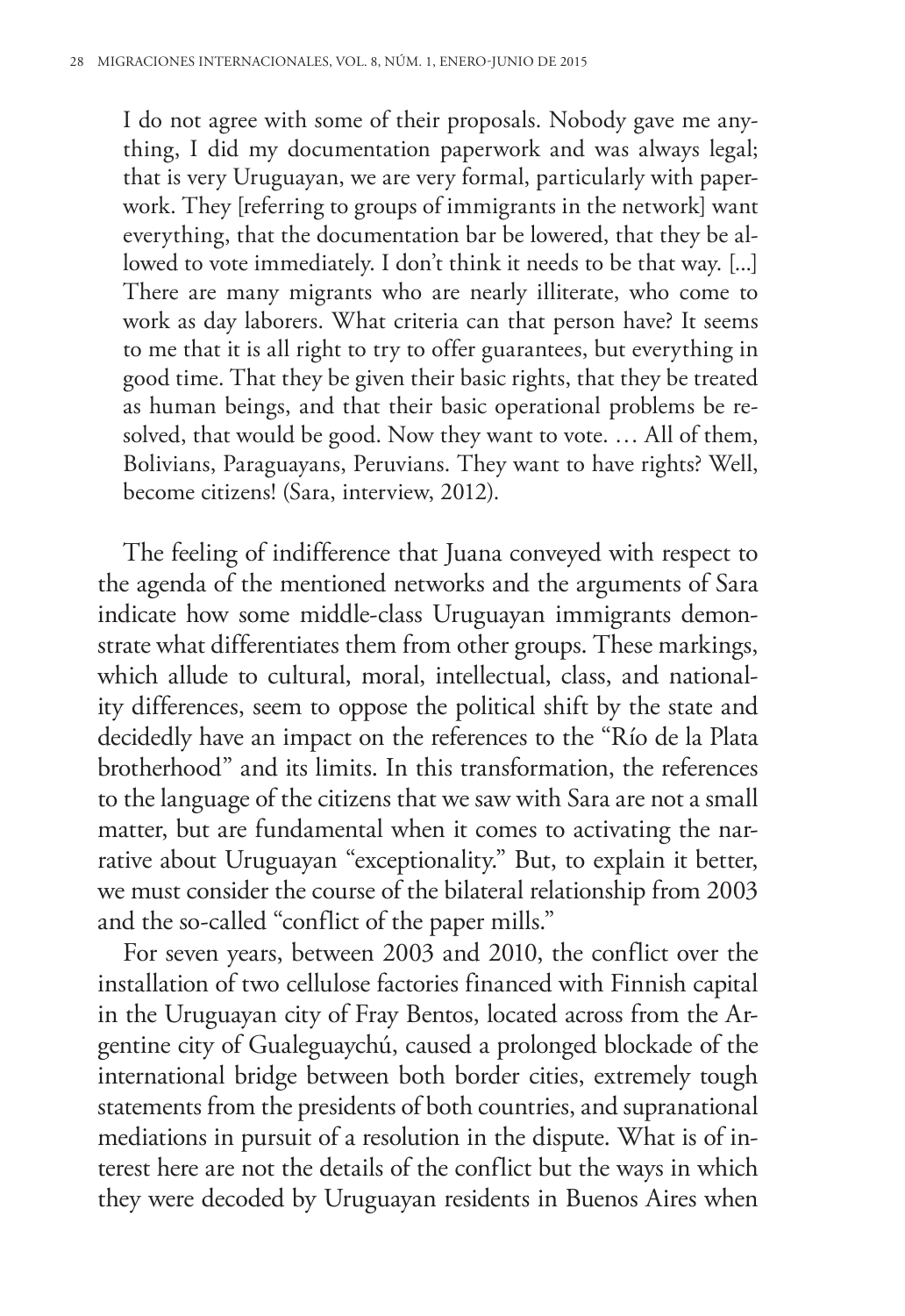they marked and justified their distinctiveness in the new context of extreme tension.

For some, the commentary that resulted from this bilateral conflict entered daily life without great effect. Such was the case of Pablo, who arrived at Buenos Aires in 2000 to work and to study food engineering: His former boss jokingly called him "the contaminating Uruguayan"; Pablo retorted with "bridge-blocking Argentinian." However, for others it caused a series of civic and political interpretations worth detailing. Although there are many ways to look at the regional context in which this dispute took place, what predominates are the references, criticism, and reflection about the "Río de la Plata brotherhood," stained by "the evils of Argentine policy," "corruption," and the "bullying attitude that Argentina always had with Uruguay." In these cases, the conflict evoked differences with deep historical roots associated with antagonistic political cultures of both countries. Pedro asked me about a key issue:

Why do you think the paper mills were built in Fray Bentos and not in Gualeguaychú? Simple: because of the *coimas* [bribes] that they demanded here! The guys [the companies] went to Uruguay because there they see political seriousness and economic stability. Here everything is bribery, corruption. […] Everything is conflict. They cut off the bridges! It is beyond belief that if you have a problem with a brother country—you go and cut off the international bridge for years! That is authoritarianism (Pedro, interview, 2010).

The conflict provoked by the installation of the cellulose factories triggered a well-known narrative that emphasized the republican, liberal, and democratic character of Uruguay facing an Argentina that, in the midst of the conflict, once again represented the complete opposite. As Marchesi points out, "That rhetoric is not all that different from what the vast majority of Uruguayans thought in the Uruguay of Luis Batlle. Fifty years later, this was being discussed in similar terms" (2013:24) to those described in the second section of this article.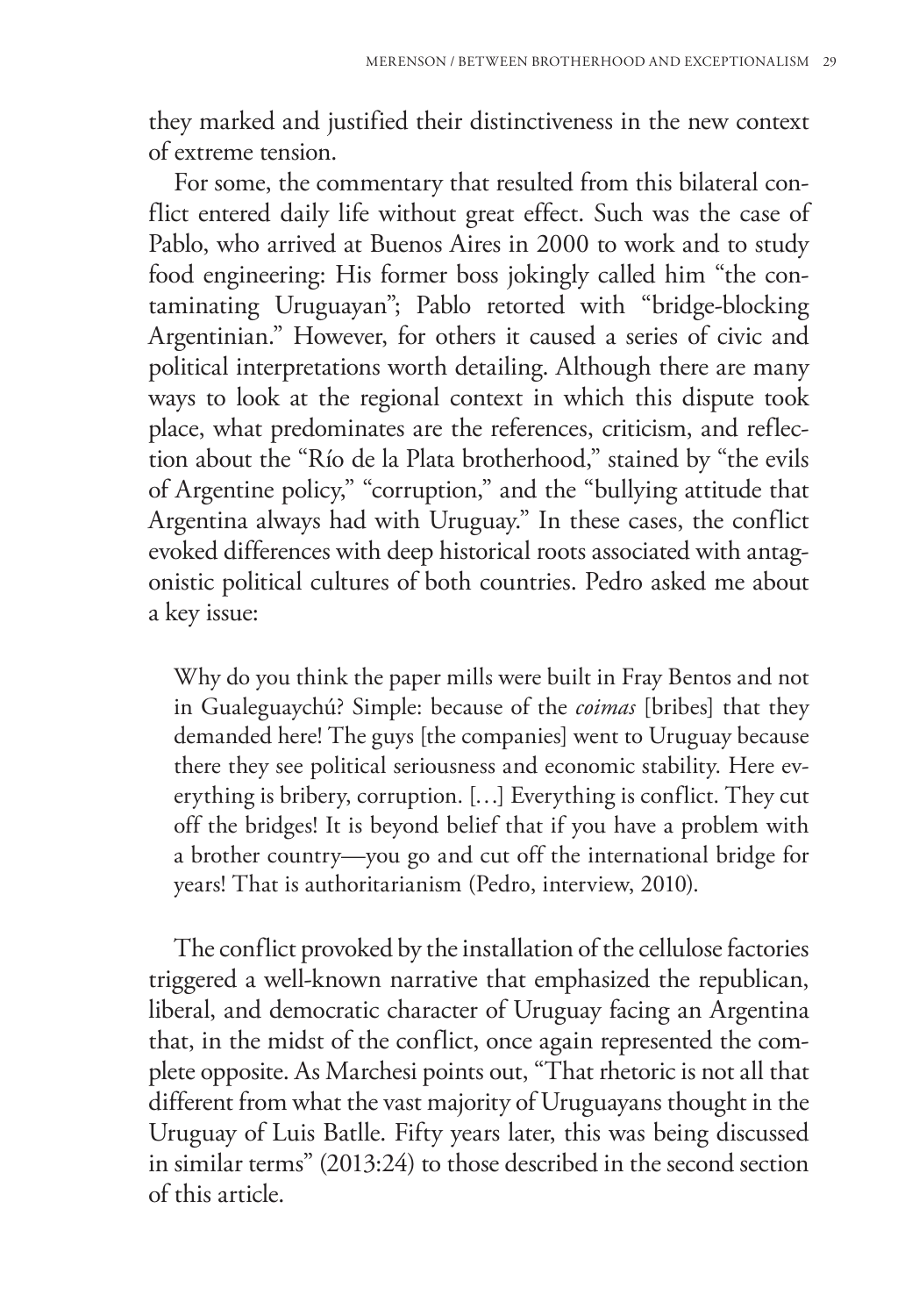In short, among the Uruguayan men and women who arrived in Buenos Aires from the end of the 1980s through the 1990s, references to the "Río de la Plata brotherhood" seem to work like a trench in the defense against the stigmatization of the "bordercounty migrant," and the "exceptional nature" of Uruguay, as the sign of distinctiveness that justifies and legitimizes the brotherhood, particularly when explaining the successful entry into the labor market and the upward social trajectories of those belonging to the middle class. Nevertheless, at least in some cases, the political turn at the beginning of the 2000s and the situation created by the "conflict by the paper mills" seem to displace the feelings of "exceptionalism" toward a discourse on citizenship, which transformed into a crucial marking when it came to the "Río de la Plata brotherhood" and its limits. In this territory, the political and moral virtue of Uruguay and its inhabitants, as Sara said, delimit new markings and forms of distinctiveness.

### *Conclusions*

Based on the uses and feelings associated with the "Río de la Plata brotherhood," we set out to explore the processes of identification, social marking, and legitimation put into play by Uruguayan residents in the city of Buenos Aires with the goal of establishing what, from their perspective, distinguishes them from other groups. We saw that it turns out to be central to research the intersections between the interpretative markings provided by the ups and downs of the bilateral relationship, the activation of certain national narratives, and the migrants' personal trajectories and their reasons for migrating.

The repeated references to the "Río de la Plata brotherhood," besides allowing us to think of them as an "iteration" (Derrida, 1989), show that the suggested and analyzed distinctiveness, to date, do not exist independently, but rather appear like part of a dialogue that establishes meaning and identifications that express, and are a product of, a constant negotiation (Bhabha, 2010:412). It is in this sense that the "discourse of the brotherhood" seems to work between (dis)solution and reinforcement, that is to say, in the interplay between the answer and the process where people look to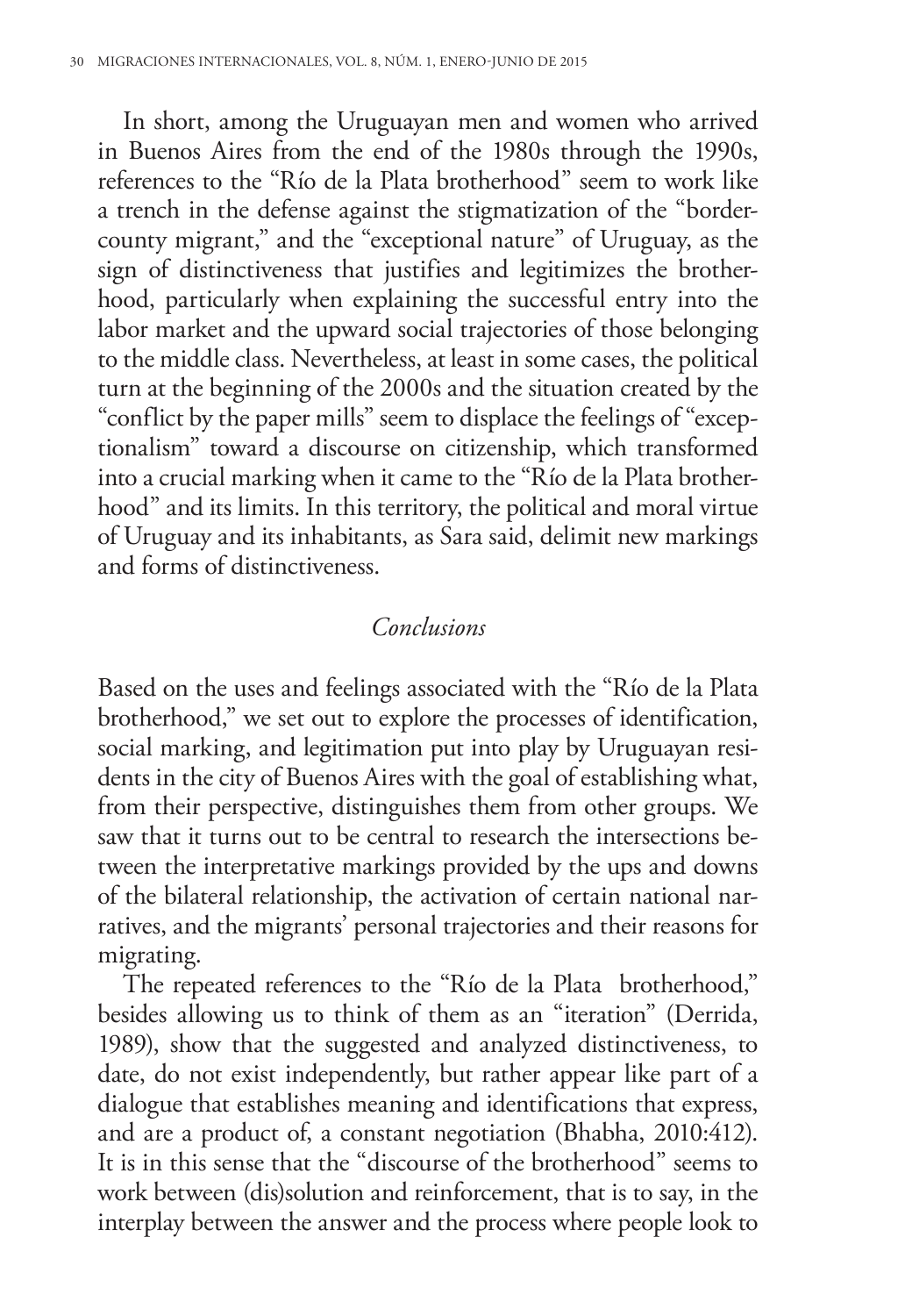dissolve or—in the best of cases—resolve for themselves some of the most dramatic aspects of inequality that, in the same exercise, winds up emphasized and reproduced.

In the case under examination, the category of "the bordercountry immigrant," presented as "undesired otherness," is identified through cultural, moral, intellectual, national, class, and racial markings. The various combinations and valuations from these markings allow Uruguayans in Buenos Aires, who belong to different generations and sociodemographic insertions, to argue in favor of a privileged position, reinforced by the activation of the Europeanized national narratives, but also subject to political and diplomatic ups and downs.

In light of the above, the tensions that accompany the references to the "Río de la Plata brotherhood" at certain historical moments can be understood. The years of the first Peronism, its re-elaborations among "the exiles," or the valuations derived from the recent "conflict of the paper mills" among those who migrated in recent decades for economic reasons, indicate that the "brotherhood," far from producing a homogenizing effect, also involves limits that are legitimized by the narrative about Uruguay as "an exceptional country." Thus, at the risk of falling into simplifying schematics, it could be said that between "brotherhood" and "exceptionalism," what can be expected is the operationalization of the distinctiveness that Uruguayan residents in Buenos Aires procure for themselves.

## *References*

- BENENCIA, Roberto, 2007, "La migración limítrofe", in Susana Torrado, ed., *Población y bienestar en la Argentina del primero al segundo centenario*, Buenos Aires, Edhasa.
- BENENCIA, Roberto and Gabriela Karasik, 1995, *Inmigración limítrofe: Los bolivianos en Buenos Aires*, Buenos Aires, CEAL.
- BERTONCELLO, Rodolfo, 2001, "Migración, movilidad e integración: Desplazamientos poblacionales entre el Área Metropolitana de Buenos Aires y Uruguay", *Scripta Nova*, at: <http://www. raco.cat/index.php/ScriptaNova/article/viewArticle/58995/0>, consulted October 12, 2011.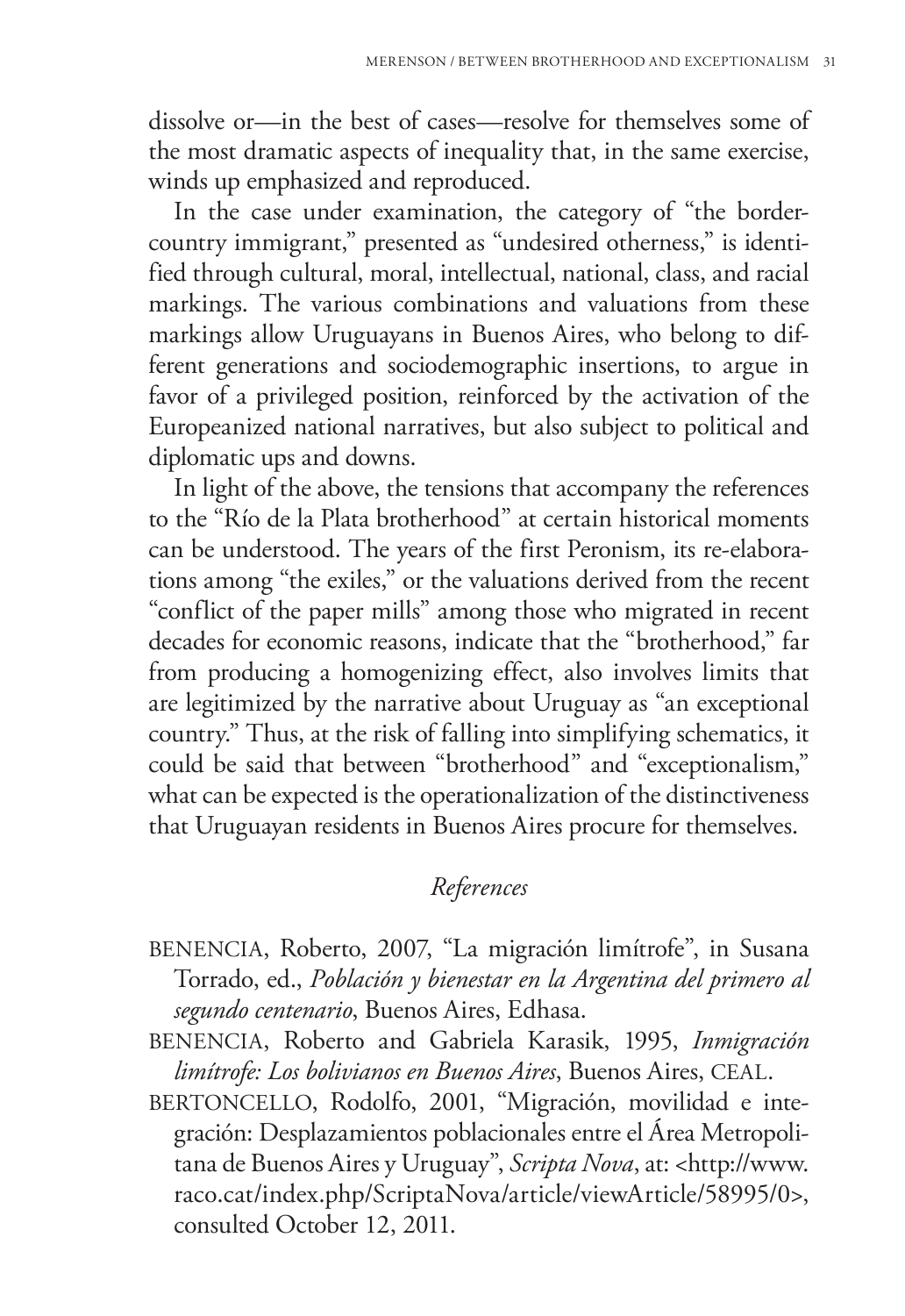- BETRISEY NADALI, Débora, 2007, "Inmigración y discriminación en la frontera argentino-paraguaya", *Migraciones Internacionales*, Tijuana, El Colegio de la Frontera Norte, Vol. 4, No. 1, January-June, pp. 141-163.
- BHABHA, Homi, 2010, *Nación y narración. Entre la ilusión de una identidad y las diferencias culturales*, Buenos Aires, Siglo XXI.
- BOHOSLAVSKY, Ernesto, 2012, "Antivarguismo y antiperonismo (1943-1955): Similitudes, diferencias y vínculos", *Anuario*, Buenos Aires, Universidad Nacional de Rosario, No. 24, pp. 73-97.
- BOLOGNA, Eduardo, 2010, "Migraciones entre países del sur: Los cambios y las continuidades en los flujos limítrofes hacia Argentina", *Migraciones Internacionales*, Tijuana, El Colegio de la Frontera Norte, Vol. 5, No. 3, January-June, pp. 175-209.
- BOLTANSKI, Luc, 1991, *De la justification. Les économies de la grandeur*, Paris, Gallimard.
- BOLTANSKI, Luc, 2012, *Sociología y crítica social*, Santiago de Chile, Universidad Diego Portales.
- BRIONES, Claudia, 1998, *La alteridad del "cuarto mundo." Una deconstrucción antropológica de la diferencia*, Buenos Aires, Ediciones del Sol.
- CAETANO, Gerardo y José RILLA, 1998, *Historia contemporánea del Uruguay. De la colonia al Mercosur*, Montevideo, Fin de siglo (Colección CLAEH).
- CAGGIANO, Sergio, 2005, *Lo que no entra en el crisol. Inmigración boliviana, comunicación intercultural y procesos identitarios*, Buenos Aires, Prometeo.
- CAGGIANO, Sergio, 2011, "La cuestión migratoria: Reconocimiento de derechos, identidades y (ausencias de) género", in Elizabeth Jelin, Laura Mombello, and Sergio Caggiano, eds., *Por los derechos. Mujeres y hombres en la acción colectiva*, Buenos Aires, Nueva Trilce , pp. 44-77.
- CÁMARA DE REPRESENTANTES, 1996, *Obra de Eduardo Víctor Haedo*, Montevideo, Poder Legislativo de la República Oriental del Uruguay.
- CERRUTI, Marcela and Emilio PARRADO, 2006, "Migración de Paraguay a la Argentina: Género, trabajo y familia en contextos de origen diferenciado", in Alejandro Grimson and Elizabeth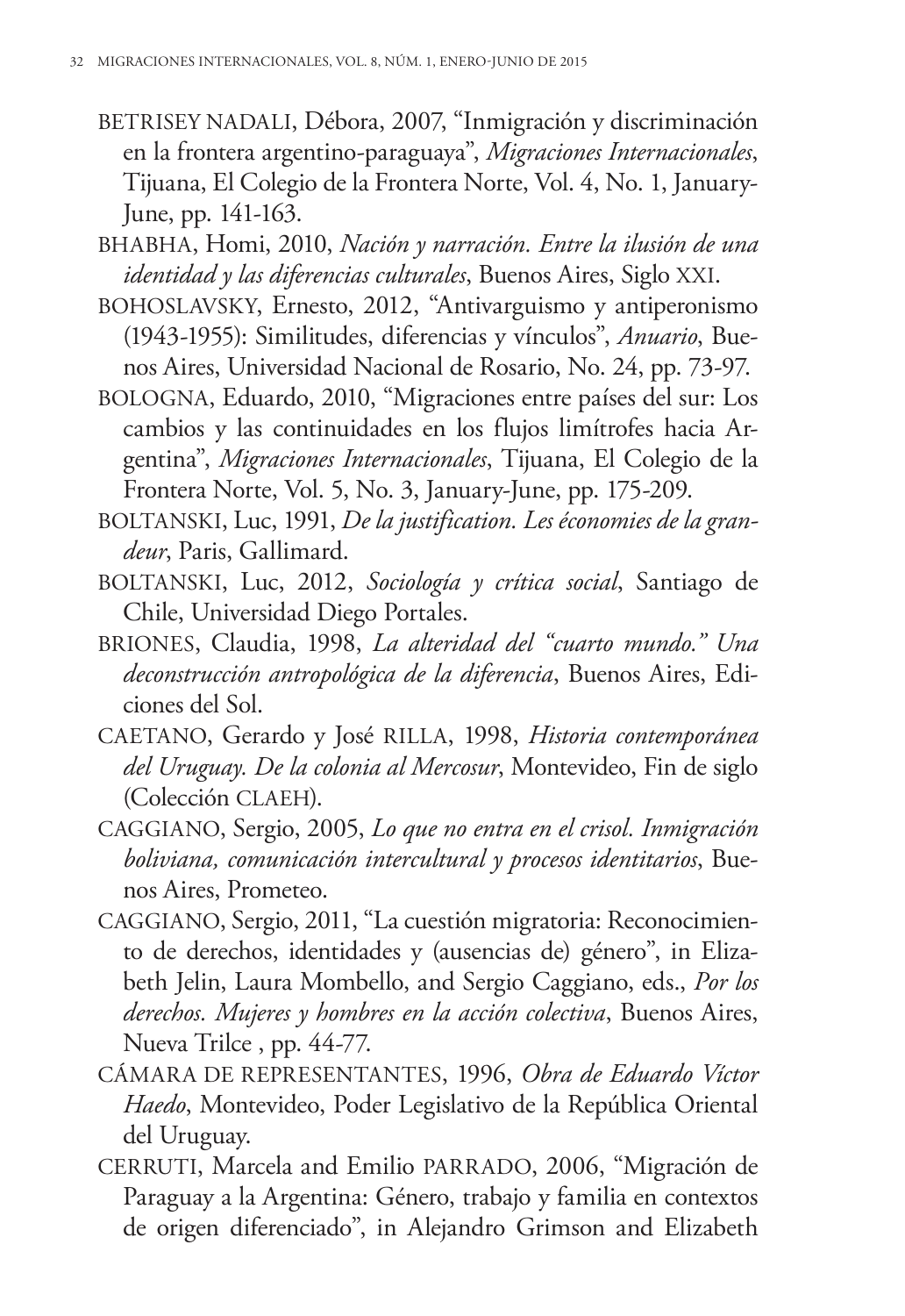Jelin, eds., *Migraciones regionales hacia la Argentina. Diferencia, desigualdad y derechos*, Buenos Aires, Prometeo, pp. 990-134.

- DAS, Veena, 1997, *Critical Events: An Anthropological Perspective on Contemporary India*, Delhi, Oxford University Press.
- DERRIDA, Jacques, 1989, *Firma, acontecimiento, contexto*, Madrid, Cátedra.
- DEVOTO, Fernando, 2004, *Historia de la inmigración en la Argentina*, Buenos Aires, Sudamericana.
- DOMENECH, Eduardo, 2005, *Migraciones contemporáneas y diversidad cultural en la Argentina*, Córdoba, UNC.
- *EL PLATA*, 1953, "Ya no hay interés por los 'queridos hermanos uruguayos'", September 17, Montevideo, in "Carpeta Uruguay", Number 467, Historical Archive of the Chancellery, Ministry of Foreign Affairs and Worship, Argentina.
- ESPECHE, Ximena [doctoral thesis], 2010, "Uruguay 'latinoamericano.' Carlos Quijano, Alberto Methol Ferré, and Carlos Real de Azúa: Entre la crisis estructural y la cuestión de la viabilidad nacional (1958-1968)", Instituto de Desarrollo Económico y Social-Universidad Nacional de General Sarmiento.
- FREGA, Ana, 1993, "Como el Uruguay no hay. Consideraciones en torno al Estado neobatllista y su crisis", *Encuentros Latinoamericanos*, Uruguay, Universidad de la República de Uruguay, No. 2, pp. 91-103.
- FRIGERIO, Alejandro, 2009, "Luis D'Elia y los negros: Identificaciones raciales y de clase en sectores populares", *Claroscuro*, Rosario, Argentina, Universidad Nacional de Rosario, No. 8, pp. 13-44.
- GAVAZZO, Natalia, 2011, "Patrones de la discriminación hacia la inmigración boliviana en Argentina", in María Pacceca y Corina Courtis, eds., *Discriminaciones étnicas y nacionales. Un diagnóstico participativo*, Buenos Aires, Asociación por los Derechos Civiles/Fundación Ford/Del Puerto Editores, pp. 13-36.
- GRIMSON, Alejandro, 1999, *Relatos de la diferencia y la desigualdad. Los bolivianos en Buenos Aires*, Buenos Aires, Eudeba.
- GRIMSON, Alejandro, 2003, *La nación en sus límites. Contrabandistas y exiliados en la frontera Argentina-Brasil*, Barcelona, Gedisa.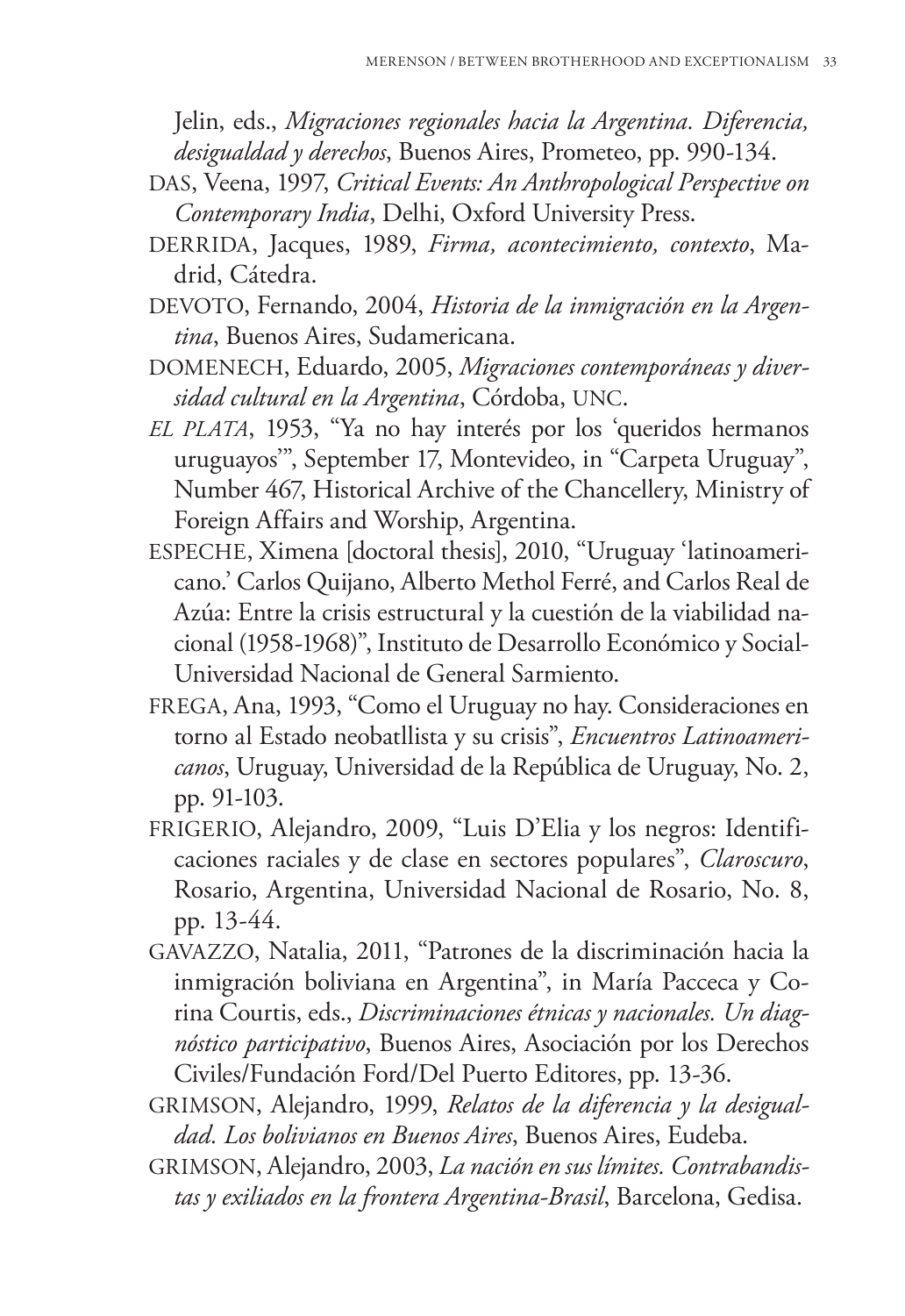- GRIMSON, Alejandro, 2004, ed., *Pasiones nacionales. Política y cultura en Brasil y Argentina*, Buenos Aires, Edhasa.
- GRIMSON, Alejandro, 2006, "Nuevas xenofobias, nuevas políticas étnicas en la Argentina", in Alejandro Grimson and Elizabeth Jelin, eds., *Migraciones regionales hacia la Argentina. Diferencia, desigualdad y derechos*, Buenos Aires, Prometeo, pp. 69-98.
- GRIMSON, Alejandro, 2011, *Los límites de la cultura. Críticas de las teorías de la identidad*, Buenos Aires, Siglo XXI.
- GRIMSON, Alejandro and Elizabeth JELIN, 2006, eds., *Migraciones regionales hacia la Argentina. Diferencia, desigualdad y derechos*, Buenos Aires, Prometeo.
- HALPERN, Gerardo, 2009, *Etnicidad, inmigración y política. Representaciones y cultura política de exiliados paraguayos en Argentina*, Buenos Aires, Prometeo.
- JELIN, Elizabeth, 2006, "Migraciones y derechos: Instituciones y prácticas sociales en la construcción de la igualdad y la diferencia", in Alejandro Grimson and Elizabeth Jelin, eds., *Migraciones regionales hacia la Argentina. Diferencia, desigualdad y derechos*, Buenos Aires, Prometeo, pp. 47-68.
- JELIN, Elizabeth; Laura MOMBELLO, and Sergio CAGGIANO, 2011, eds., *Por los derechos. Mujeres y hombres en la acción colectiva*, Buenos Aires, Nueva Trilce.
- *LA MAÑANA*, 1949a, "¿Cómo continúan las relaciones diplomáticas entre Argentina y Uruguay?", September 19, Montevideo, in Carpeta "Uruguay", Number 17, File 106, Historical Archive of the Chancellery, Ministry of Foreign Affairs and Worship, Argentina.
- *LA MAÑANA*, 1949b, "Las relaciones rioplatenses y el porvenir de estos países", September 19, Montevideo, in "Carpeta Uruguay", Number 17, File 107, Historical Archive of the Chancellery, Ministry of Foreign Affairs and Worship, Argentina.
- *LA UNIÓN*, 1953, "El plan geopolítico peronista para trastornar nuestra economía, la 'guerra fría' y las maniobras de diversión", August 4, Montevideo, in "Carpeta Uruguay", Number 497, File 43, Historical Archive of the Chancellery, Ministry of Foreign Affairs and Worship, Argentina.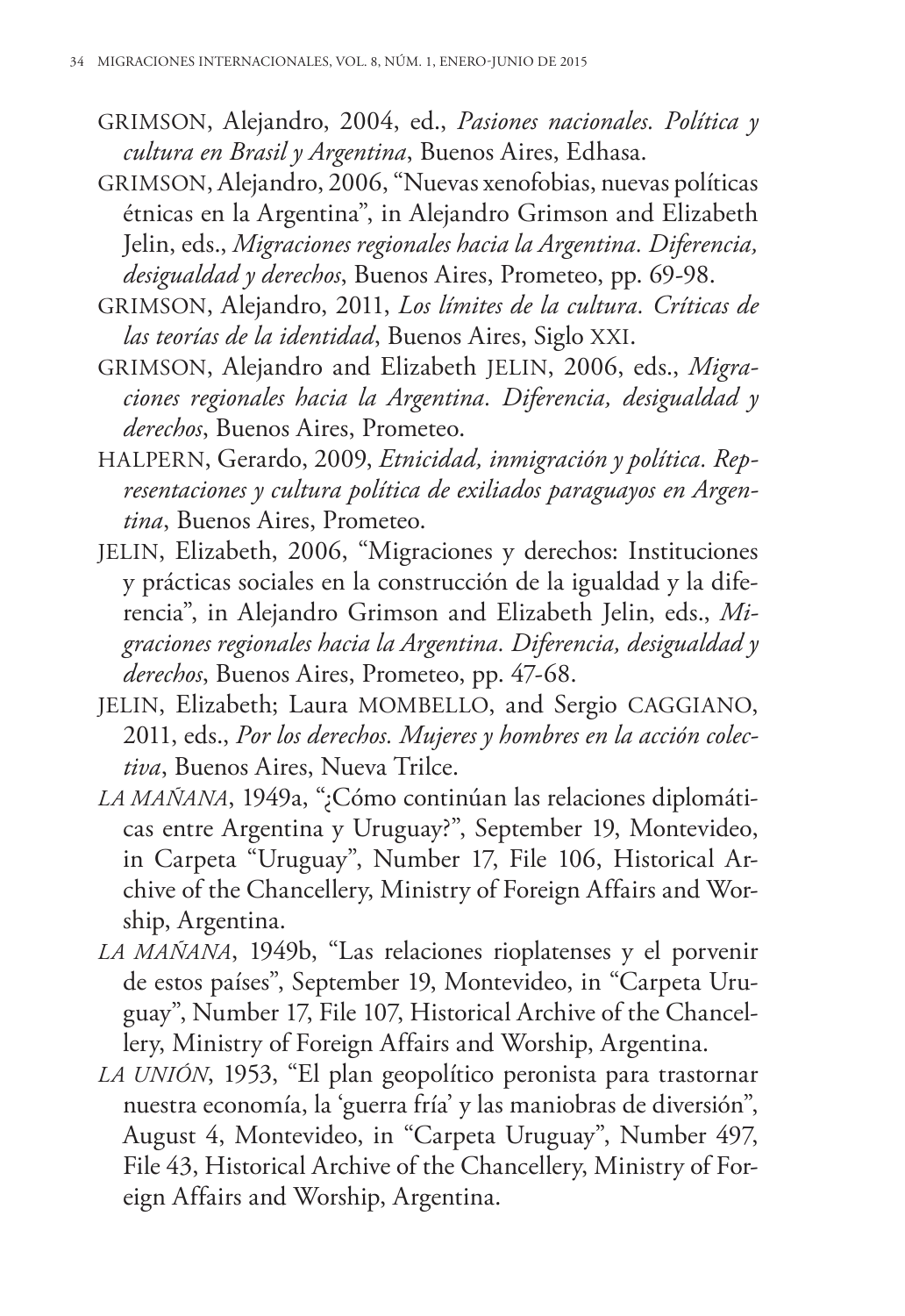- MARCHESI, Aldo, 2013, "Izquierda nacional de la Suiza de América", *Lento*, Montevideo, La diaria, No. 1, pp. 18-24.
- MARCUS, George, 1995, "Ethnography in/of the World System: The Emergence of Multi-Sited Ethnography", *Annual Review of Anthropology*, Estados Unidos, Annual Reviews, Vol. 24, pp. 95-117.
- MARKARIAN, Vania, 2006, *Idos y recién llegados. La izquierda uruguaya en el exilio y las redes transnacionales de derechos humanos, 1967-1984*, Mexico, Uribe y Ferrari.
- MERENSON, Silvina, 2004, "Integración, estereotipos y Mercosur", in Alejandro Grimson, ed., *Pasiones nacionales. Política y cultura en Brasil y Argentina*, Buenos Aires, Edhasa , pp. 555 -582.
- MERENSON, Silvina, 2007, "El 'rincón de la rinconada': Lecturas de la frontera, narrativas de la nación. Bella Unión, República Oriental del Uruguay", *Papeles de Trabajo,* Buenos Aires, Universidad Nacional de General San Martín, Vol. 1, No. 2, December, pp. 1-19.
- NEIBURG, Federico and Marcio GOLDMAN, 1998, *Antropologia e política nos estudos do carácter nacional*, Brasilia, UnB (Serie Antropologia 234).
- ODDONE, Juan, 2004, *Vecinos en discordia. Argentina, Uruguay y la política hemisférica de los Estados Unidos. Selección de documentos (1945-1955)*, Montevideo, El Galón.
- PIZARRO, Cynthia, 2009, "Experimentando la discriminación y la exclusión en Córdoba… por ser boliviano. La vulnerabilidad de los inmigrantes laborales entre países de América del Sur", in Fabre Platas, Diana Donají del Callejo Canal and Amelia Garret Sánchez de Lozada, eds., *Comunidades vulnerables*, México, IIESES/CEBEM/Conacyt, pp. 55-76.
- PORRINI, Rodolfo, 2005, *La nueva clase trabajadora uruguaya (1940-1950)*, Montevideo, FHCE-UDELAR.
- POUSADELA, Inés, 2010, "Introducción", in Pablo Alegre, Rocío Annunziata, Florencia Antía, Marcelo Marchesini da Costa, Sebastián G. Mauro, Julia Sant'Anna, Daniela Slipak, and Federico Traversa, *Las izquierdas latinoamericanas. De la oposición al gobierno*, Buenos Aires, CLACSO, pp. 9-27.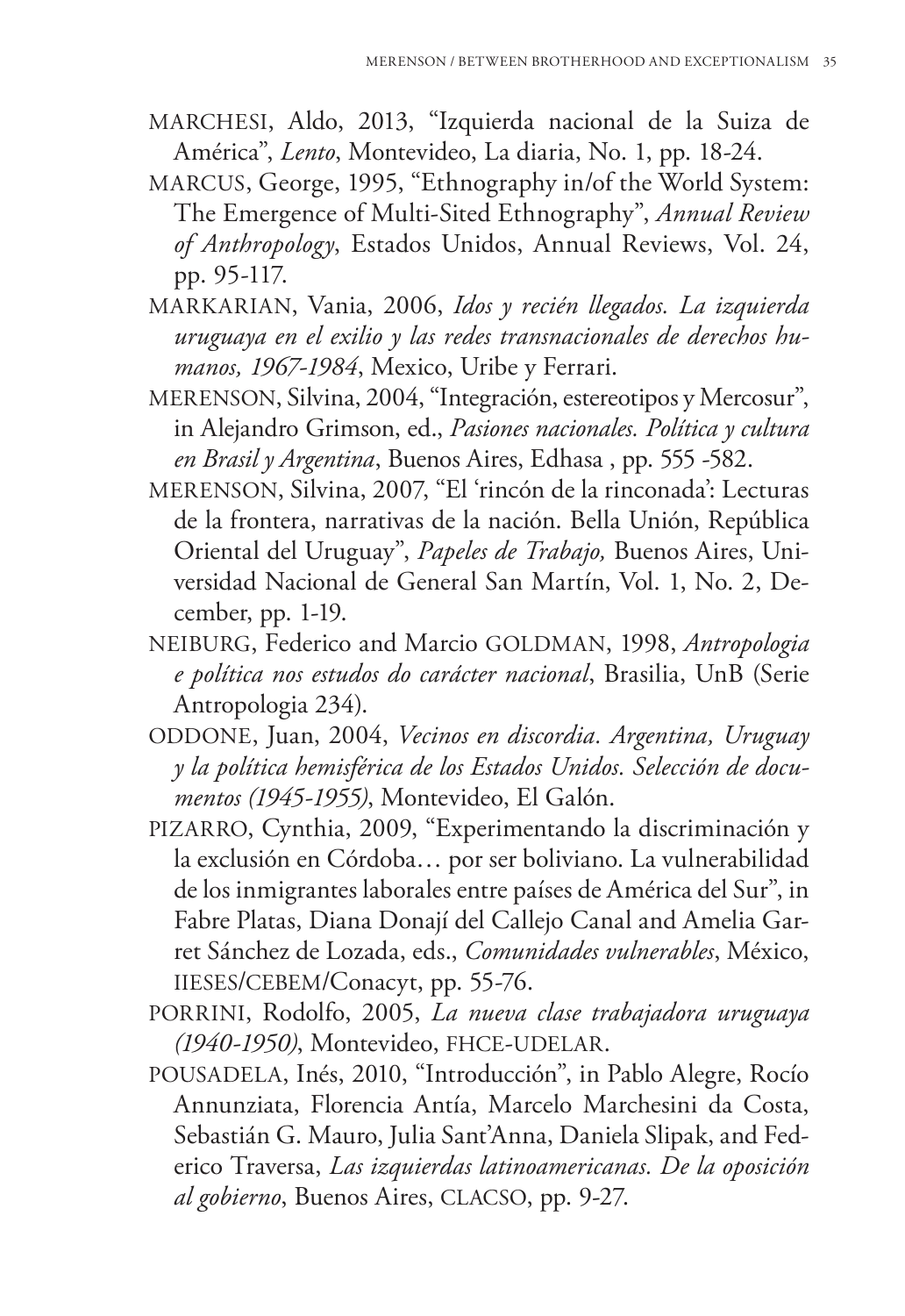- REAL DE AZÚA, Carlos, [1973] 2000, *Uruguay ¿una sociedad amortiguadora?* Montevideo, Ediciones de la Banda Oriental.
- RECALDE, Aranzazú, 2002, "Los inmigrantes de origen latinoamericano en la ciudad de La Plata," in Martha Maffia, ed., *¿Dónde están los inmigrantes? Mapeo sociocultural de los grupos de inmigrantes y sus descendientes en la provincia de Buenos Aires*, La Plata, Ediciones Al Margen, pp. 179-207.
- SEGATO, Rita, 2007, *La Nación y sus Otros: Raza, etnicidad y diversidad religiosa en tiempos de política de la identidad*, Buenos Aires, Prometeo.
- STOLCKE, Verena, 2006, "O enigma das interseções: classe, 'raça', sexo, sexualidade: A formação dos impérios transatlânticos do século XVI ao XIX", *Revista Estudos Feministas*, Brasil, Universidade Federal de Santa Catarina, Vol. 14, No. 1, pp. 15-41.
- TERÁN, Oscar, 2008, "La experiencia de la crisis," *Bazar Americano*, at: <http://www.bazaramericano.com/bazar\_opina/articulos/crisis\_teran.htm>, consulted January 13, 2009).
- TILLY, Charles, 2004, *La desigualdad persistente*, Buenos Aires, Manantial.
- *TRIBUNA SALTEÑA*, 1953, "La política agresiva del gobierno argentino con los uruguayos", August 4, Salto, in "Carpeta Uruguay", Number 497, File 42, Historical Archive of the Chancellery, Ministry of Foreign Affairs and Worship, Argentina.
- TRPIN, Verónica, 2004, *Aprender a ser chilenos*, Buenos Aires, Antropofagia.
- VARGAS, Patricia, 2005, *Bolivianos, paraguayos y argentinos en la obra*, Buenos Aires, Antropofagia.

### *Entrevistas*

Javier [entrevista], 2012, por Silvina Merenson [trabajo de campo], "¿Igualito no es lo mismo? Uruguayos/as en Argentina: diferencia, ciudadanía y cultura política entre el 'complot Griffiths' y 'las papeleras'", Proyecto CIC, Buenos Aires, Argentina, Conicet, 3 de agosto.